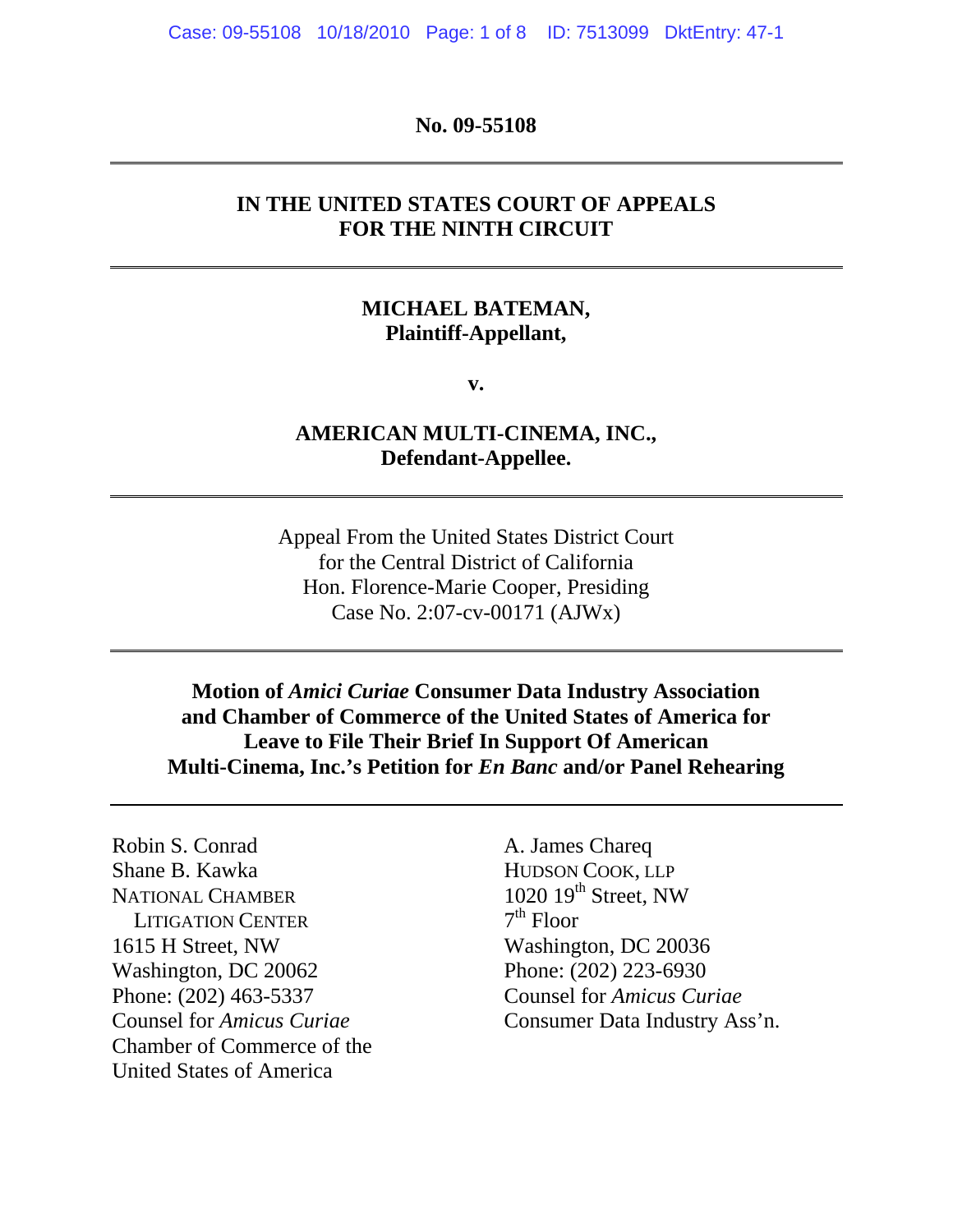The Consumer Data Industry Association ("CDIA") and the Chamber of Commerce of the United States of America ("Chamber"), pursuant to Fed. R. App. P. 29(b) and Circuit Rule 29-2, move this Court for leave to file their brief of *amici curiae* in support of petitioner, American Multi-Cinema, Inc.'s ("AMC") Petition for *En Banc* and/or Panel Rehearing. In support of this motion, *amici* state as follows:

 1. CDIA previously filed a brief of *amicus curiae* in this appeal prior to the panel's decision which is the subject of  $AMC$ 's petition.<sup>1</sup> This court has also previously granted CDIA leave to file *amicus* briefs in support of petitions for rehearing and rehearing *en banc* in the following appeals that, like this appeal, involved the interpretation of the Fair Credit Reporting Act ("FCRA") and the consideration of other issues affecting the consumer reporting industry:

- a. *Gorman v. Wolpoff & Abramson, LLP et al.*, No. 06-17726 (Mar. 17, 2009 order granting leave to CDIA and other *amici*); and
- b. *Pintos v. Pacific Creditors Ass'n, et al.*, No. 04-17485 (Aug. 27, 2009 ordering granting leave to CDIA). $^{2}$

 $1$  *Bateman v. American Multi-Cinema, Inc., 2010 U.S. App. LEXIS 19934 (9<sup>th</sup> Cir.)* 2010) (identifying CDIA as *amicus curiae*).

<sup>2</sup> CDIA also participated as *amicus curiae* in cases involving the FCRA in the other federal courts of appeals, *see, Premium Mortgage Corp. v. Equifax, Inc., et al.*, 583 F.3d 103 (2nd Cir. 2009) (identifying CDIA as *amicus curiae*); *Taylor v. Acxiom Corp.*, 612 F.3d 325 (5<sup>th</sup> Cir. 2010) (same); *Picard v. Credit Solutions, Inc.*, 564 F.3d 1249 (11th Cir. 2009) (same), and been granted leave to participate as *amicus curiae* by the U.S. Supreme Court. *See, Radian Guaranty, Inc. v. Whitfield, et al.*, 553 U.S. 1091 (2008) (granting CDIA's motion for leave to file a brief of *amicus curiae*).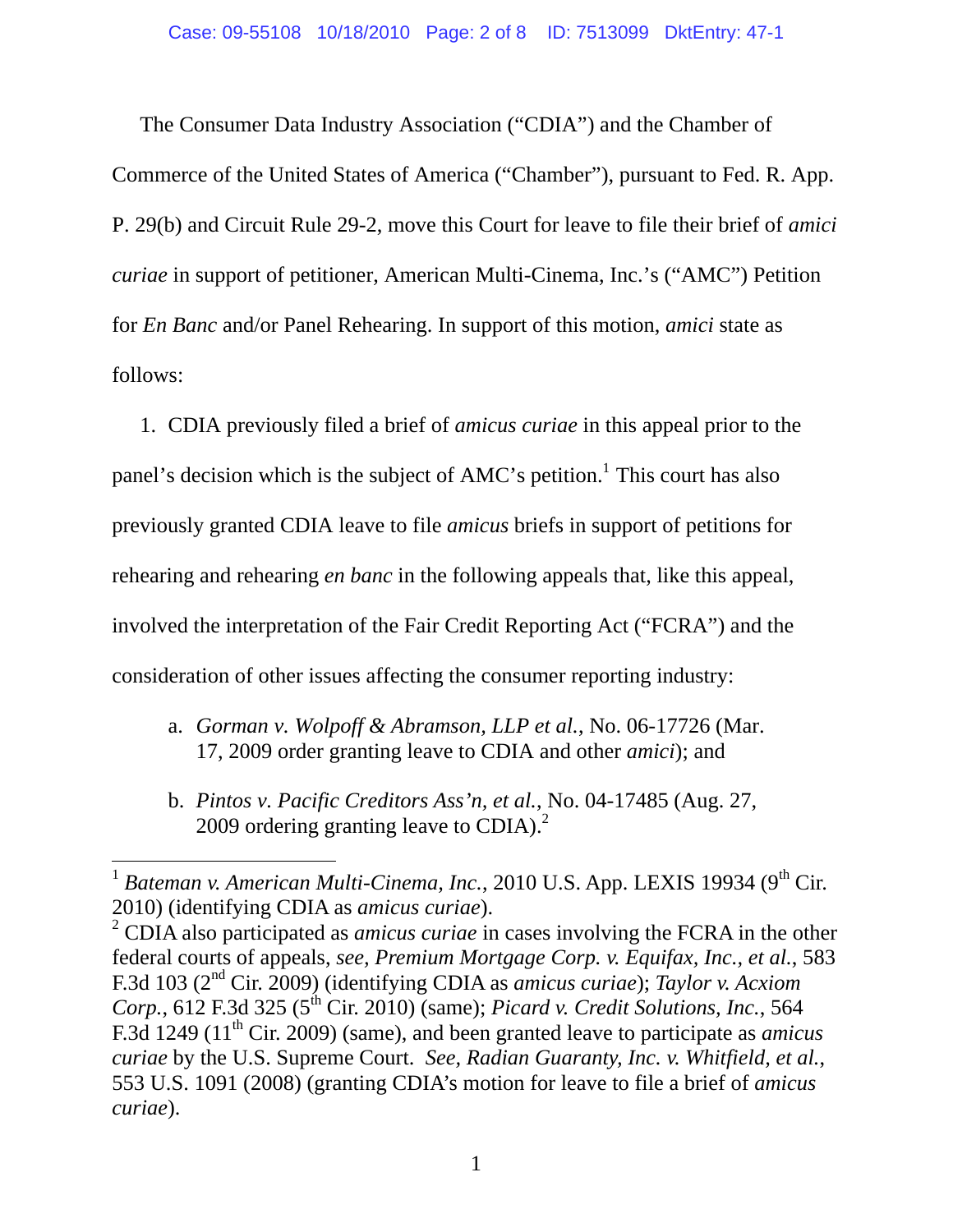2. CDIA is an international trade association, founded in 1906, and headquartered in Washington, D.C. As part of its mission to support companies offering consumer credit and other information reporting services, CDIA establishes industry standards, provides business and professional education for its members, including a manual entitled *How to Comply with the Fair Credit Reporting Act*, and produces educational materials for consumers describing consumer credit rights and the role of consumer reporting agencies ("CRAs") in the marketplace.

 3. CDIA is the largest trade association of its kind in the world. Its membership includes more than 200 consumer credit and other specialized CRAs operating in the United States and throughout the world.

 4. In its more than 100-year existence, CDIA has worked with the United States Congress and the State legislatures to develop laws and regulations governing the collection, use, maintenance, and dissemination of consumer credit and other consumer information. In this role, CDIA participated in the legislative efforts that led to the enactment of the FCRA in 1970 and its subsequent amendments, including the 2003 amendments under the Fair and Accurate Credit

2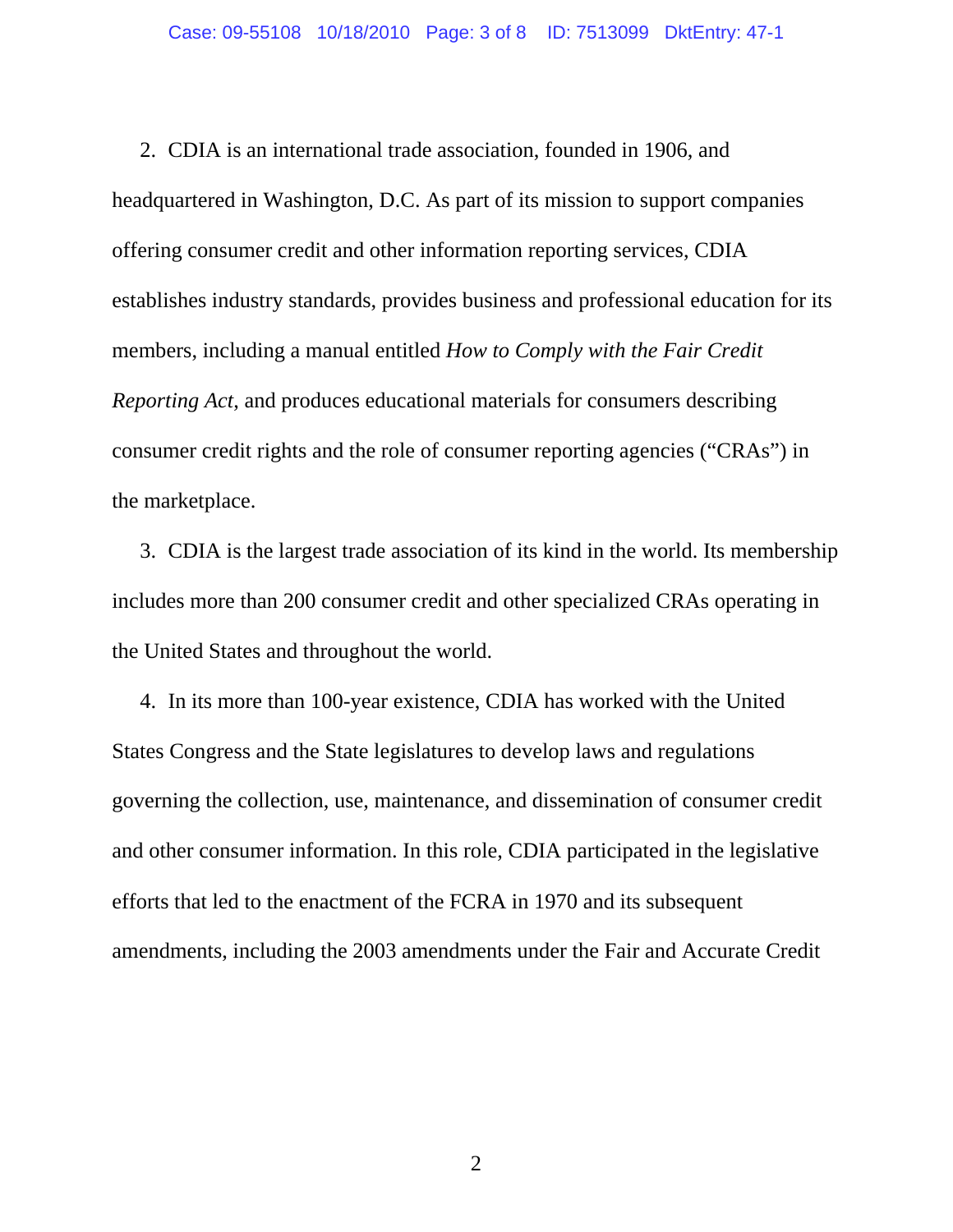Transactions Act<sup>3</sup> that plaintiff Michael Bateman relies upon in support of the claims for which he seeks class treatment under Fed. R. Civ. P. ("Rule") 23(b)(3).

 5. The Chamber is the world's largest not-for-profit business federation, representing 300,000 direct members and indirectly representing the interests of over 3,000,000 businesses and business associations. An important function of the Chamber is to represent these interests in important matters before the courts, Congress, and the Executive Branch. To that end, the Chamber regularly files *amicus curiae* briefs in cases that raise issues of vital concern to the nation's business community.<sup>4</sup>

 6. CDIA's member CRAs, and the Chamber's members that obtain and use consumer report information to make business risk decisions, or furnish their transaction and experience information to CRAs, are all subject to claims under the FCRA's statutory damages provisions. The Chamber's members are also subject to other federal laws that, like the FCRA, include statutory damages provisions subjecting them to liability to a plaintiff class that is not required to prove actual injury in order to recover.

<sup>&</sup>lt;sup>3</sup> Fair and Accurate Credit Transactions Act of 2003, Pub. L. 108-159, 117 Stat. 1952 (2003).

<sup>4</sup> Included among the cases in which the Chamber has participated as *amicus curiae* are *Safeco Ins. Co. of America v. Burr, et al.*, 551 U.S. 47 (2007) and *Soualian, et al. v. Int'l Coffee and Tea, et al., No. 07-56377* (9<sup>th</sup> Cir.) (appeal voluntarily dismissed on Sept. 16, 2008).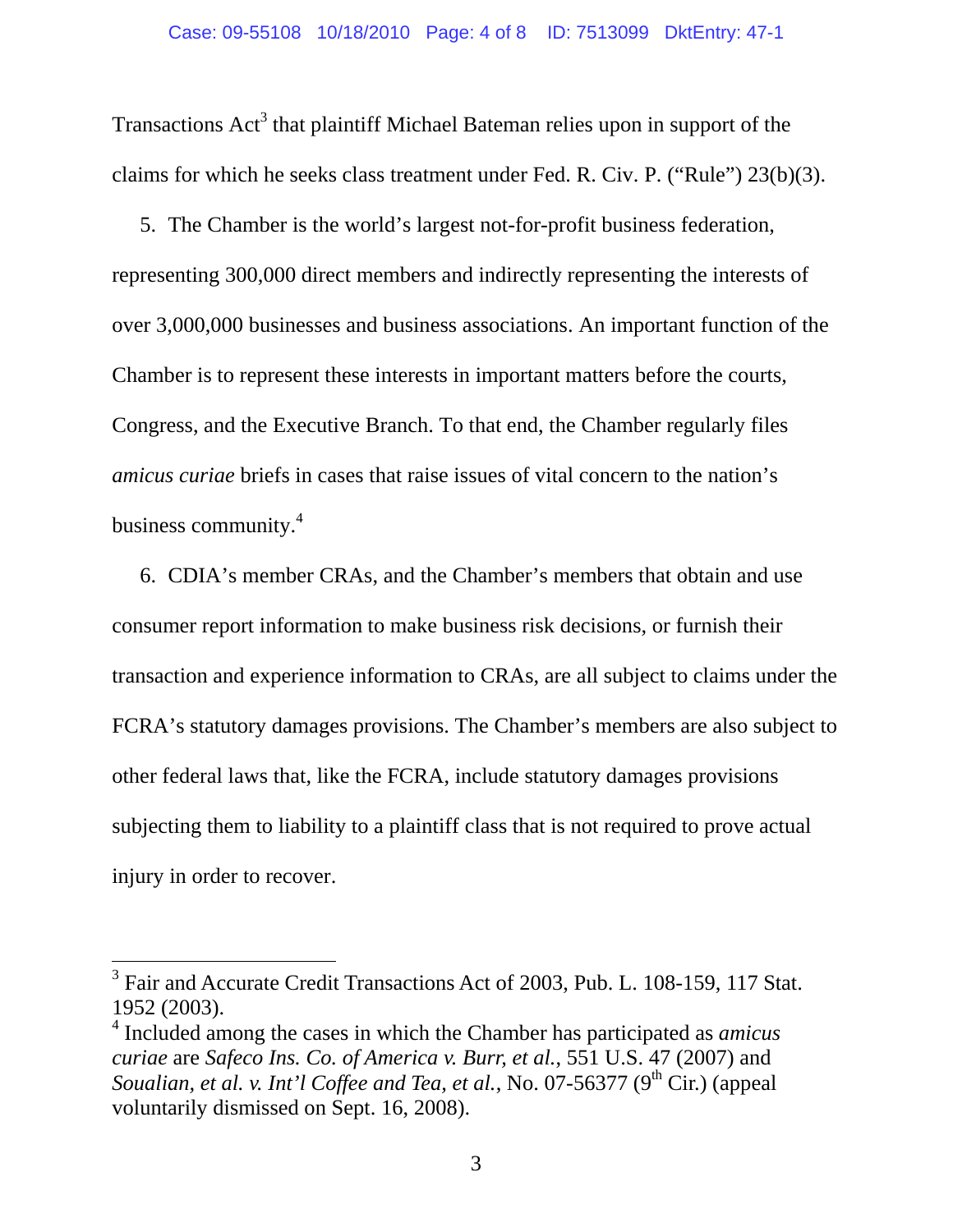7. Prior to the panel's decision, this circuit's precedent made clear that part of a district court's "superiority analysis" when considering a plaintiffs' petition for class certification, under Rule 23(b)(3), of claims seeking statutory damages without any proof of actual injury, included a consideration of the enormity of the damages a defendant may be required to pay as well as the proportionality of those damages when compared to the plaintiffs' injuries, if any.<sup>5</sup> Because the panel's decision holds that such considerations are an abuse of a district court's discretion, CDIA and the Chamber are vitally interested in the rehearing of this appeal.

 8. Unless a rehearing is granted, *amici's* members may be deprived of a valuable shield (the district court's rigorous analysis of whether class treatment is superior to other available methods, including individual actions, for fairly and efficiently adjudicating the controversy) $<sup>6</sup>$  against abusive class actions that seek to</sup> compel settlements in cases involving claims for enormous statutory damages where there has been little or no consumer injury.

 9. An *amicus* brief from CDIA and the Chamber is desirable in this case because they can provide the court with the consumer reporting industry's unique perspective on the consequences of the panel's decision as applied to the FCRA's statutory damages provision<sup>7</sup> as well as the perspective of the business community

 $^5$  Kline v. Coldwell Banker & Co., 508 F.2d 226, 233 (9<sup>th</sup> Cir. 1974).

 $6$  Fed. R. Civ. P. 23(b)(3).

 $^{7}$  15 U.S.C. § 1681n.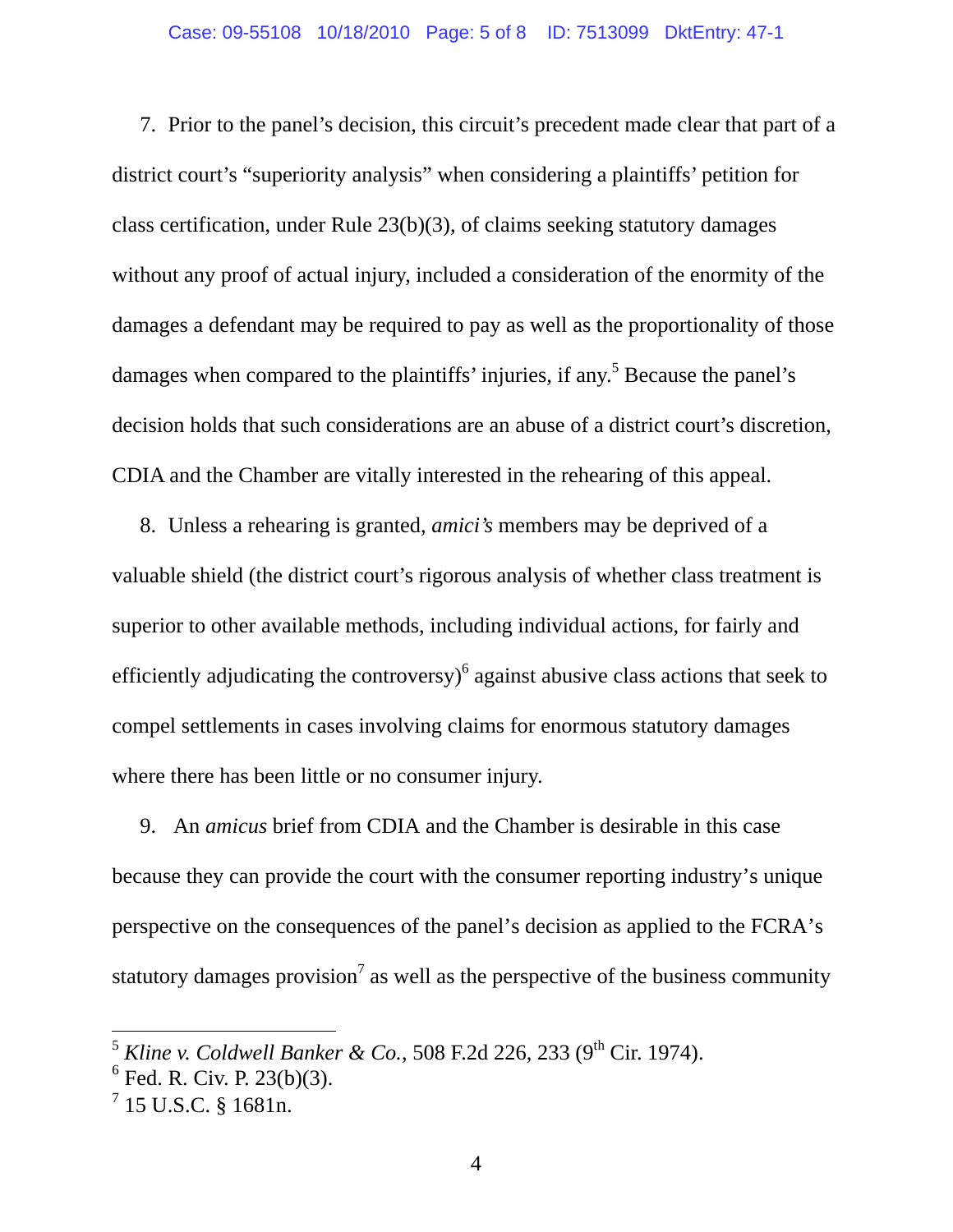### Case: 09-55108 10/18/2010 Page: 6 of 8 ID: 7513099 DktEntry: 47-1

that will have to respond to plaintiffs' class certification petitions under the panel's erroneous Rule 23(b)(3) superiority analysis.

 10. In addition, the brief submitted by CDIA and the Chamber is desirable because it includes arguments not contained in AMC's petition that explain the exceptional importance of the issues presented in this appeal to the businesses that have relied upon this court's decades-old precedent governing the application of Rule  $23(b)(3)$ .<sup>8</sup>

 WHEREFORE, *amici curiae*, the Consumer Data Industry Association and the Chamber of Commerce of the United States of America pray for leave to file their brief in support of American Multi-Cinema, Inc.'s Petition for *En Banc* and/or Panel Rehearing.

<sup>8</sup> *Kline*, 508 F.2d at 234.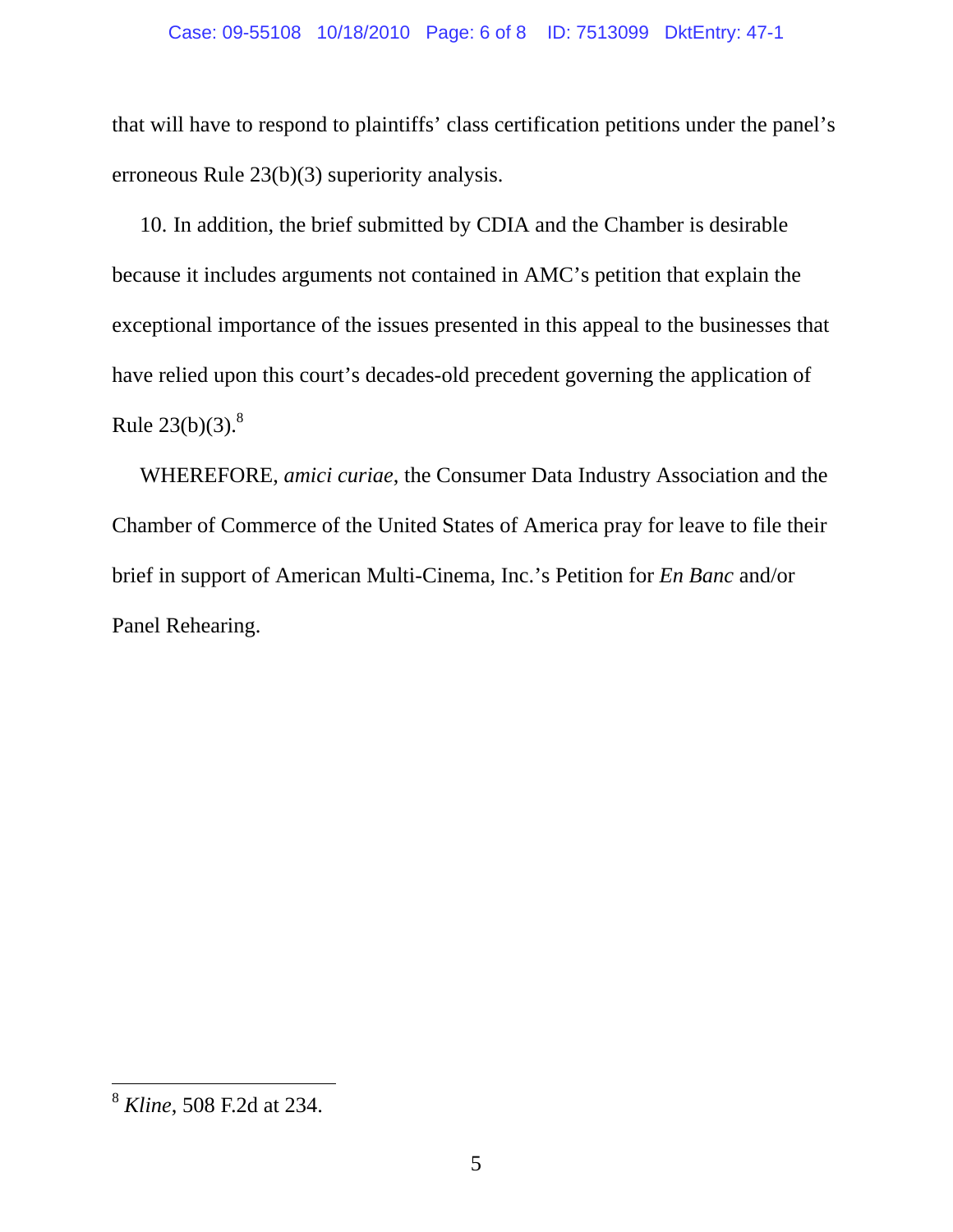Dated: October 18, 2010 Respectfully submitted,

 $\frac{1}{s}$  A. James Chareq A. James Chareq HUDSON COO, LLP 1020  $19^{th}$  Street,  $7^{th}$  Floor Washington, DC 20036 Ph: (202) 223-6930

 Counsel for *Amicus Curiae* Consumer Data Industry Association

 \_\_\_/s/ Robin S. Conrad\_\_\_\_\_\_\_\_\_\_\_\_\_\_ Robin S. Conrad Shane B. Kawka NATIONAL CHAMBER LITIGATION CENTER 1615 H Street, NW Washington, DC 20062 Ph: (202) 463-5337

 Counsel for *Amicus Curiae* Chamber of Commerce of the United States of America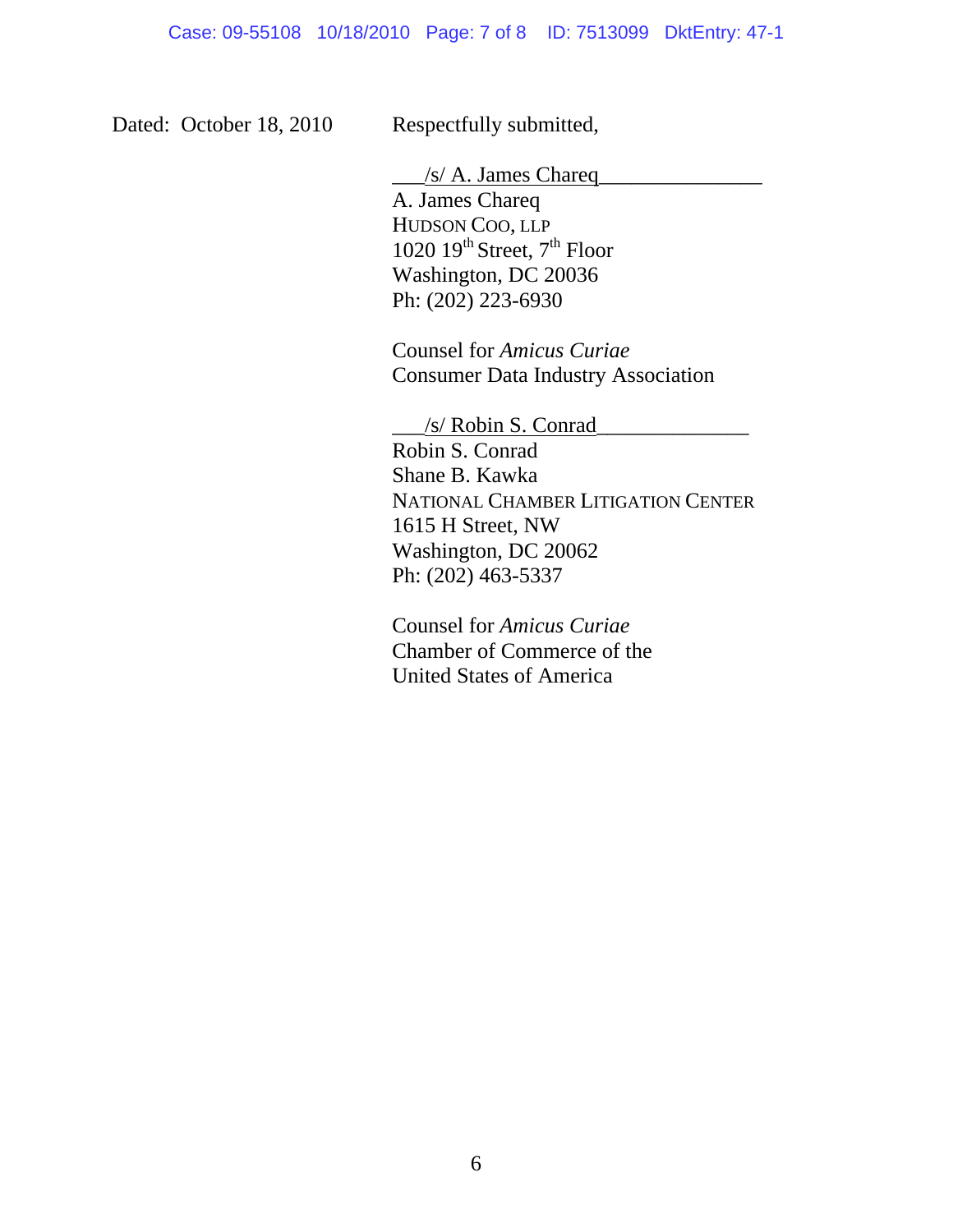# **CERTIFICATE OF SERVICE**

 I hereby certify that on October 18, 2010, I electronically filed the foregoing document with the Clerk of the Court for the United States Court of Appeals for the Ninth Circuit by using the appellate CM/ECF System.

 I certify that all participants in the case are registered CM/ECF users and that service will be accomplished by the appellate CM/ECF System.

Signature: \_\_\_\_/s/ A. James Chareq\_\_\_\_\_\_\_\_\_\_\_\_\_\_\_\_\_\_\_\_\_\_\_\_\_\_\_\_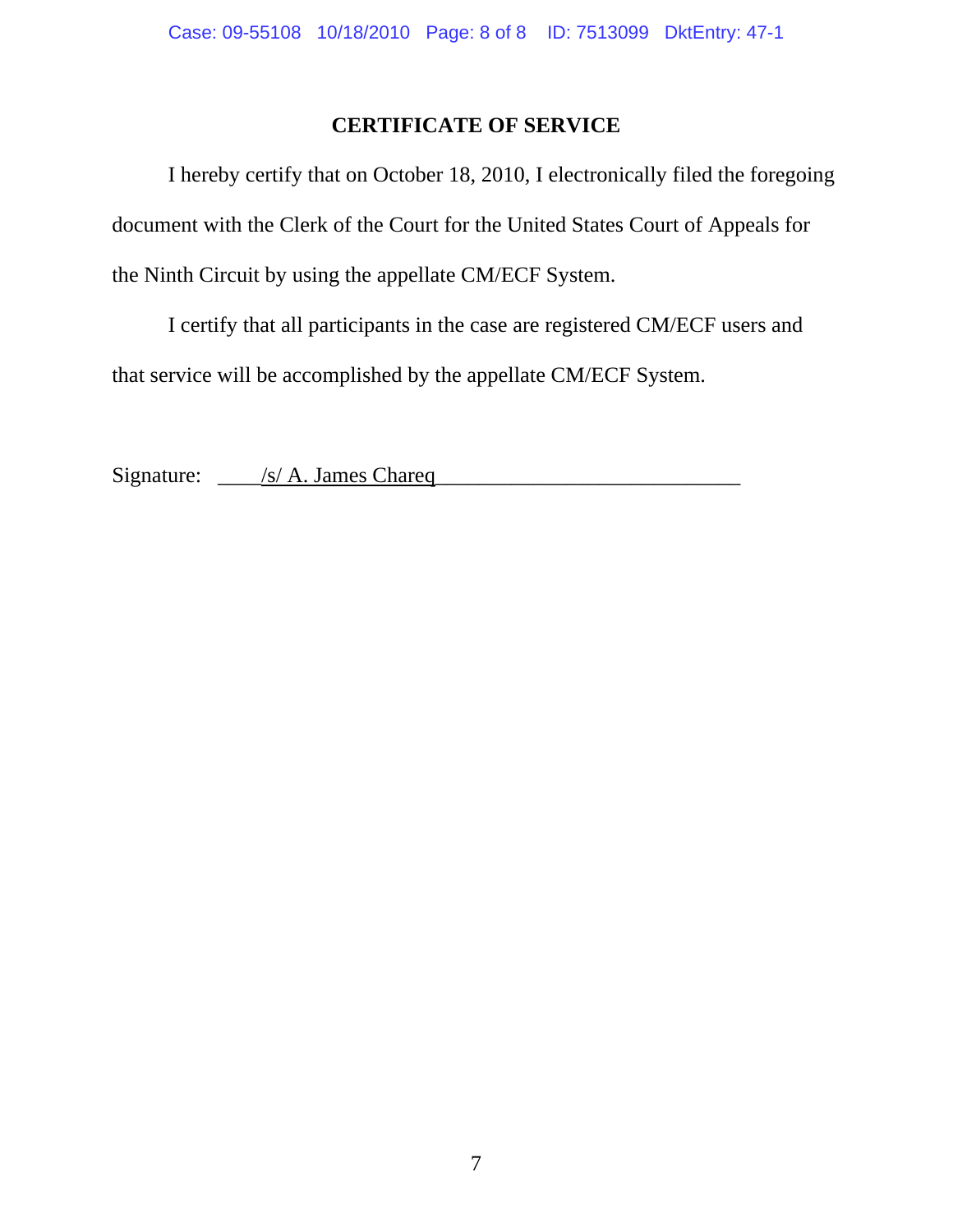Case: 09-55108 10/18/2010 Page: 1 of 25 ID: 7513099 DktEntry: 47-2

**No. 09-55108** 

## **IN THE UNITED STATES COURT OF APPEALS FOR THE NINTH CIRCUIT**

## **MICHAEL BATEMAN, Plaintiff-Appellant,**

**v.** 

## **AMERICAN MULTI-CINEMA, INC., Defendant-Appellee.**

Appeal From the United States District Court for the Central District of California Hon. Florence-Marie Cooper, Presiding Case No. 2:07-cv-00171 (AJWx)

## **Brief of** *Amici Curiae* **Consumer Data Industry Association and Chamber of Commerce of the United States of America in Support of American Multi-Cinema, Inc.'s Petition for** *En Banc* **and/or Panel Rehearing**

Robin S. Conrad A. James Chareq Shane B. Kawka HUDSON COOK, LLP NATIONAL CHAMBER<br>
LITIGATION CENTER
<sup>7th</sup> Floor **LITIGATION CENTER** 1615 H Street, NW Washington, DC 20036 Washington, DC 20062 Phone: (202) 223-6930 Phone: (202) 463-5337 Counsel for *Amicus Curiae* Chamber of Commerce of the United States of America

Counsel for *Amicus Curiae* Consumer Data Industry Ass'n.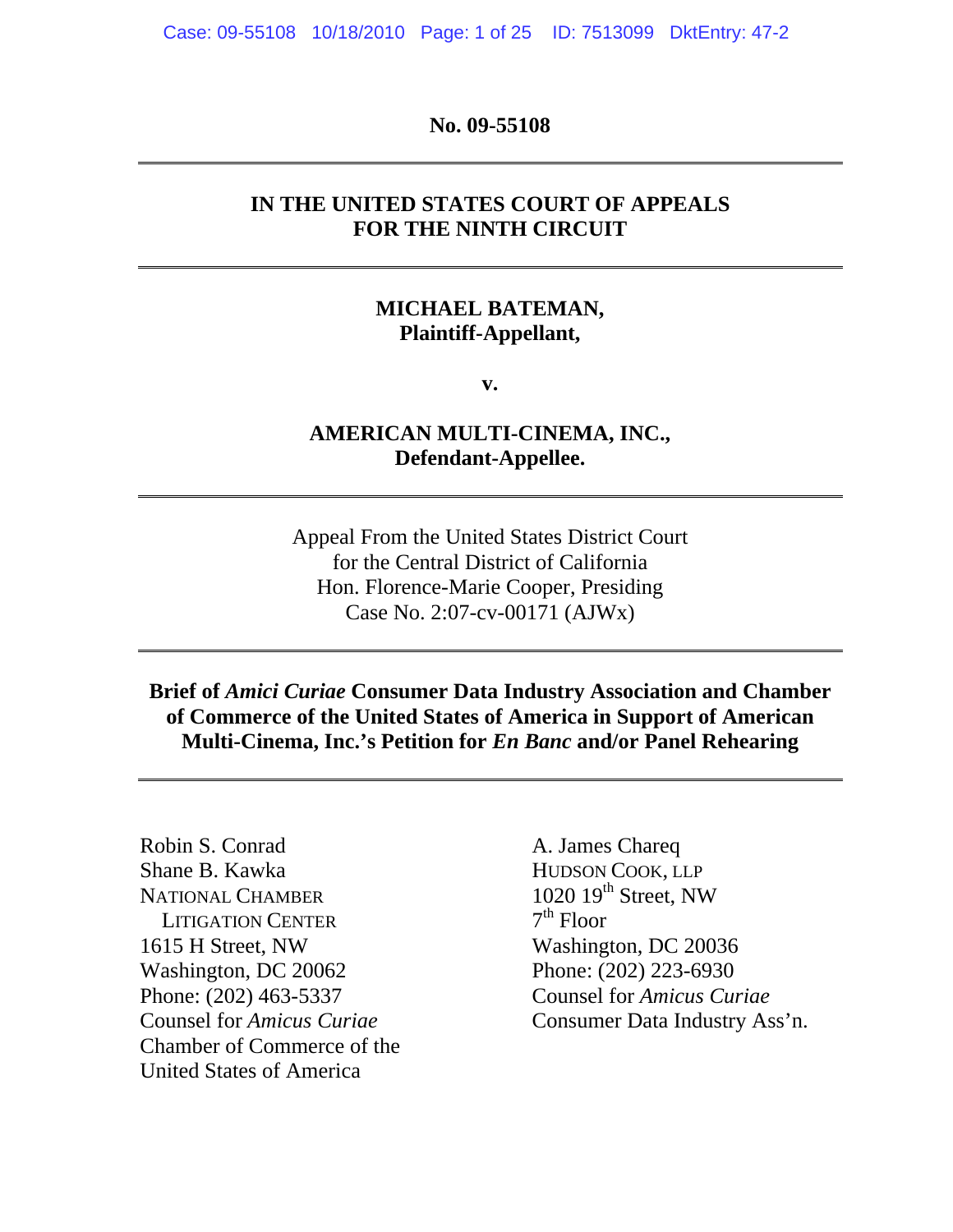## **CORPORATE DISCLOSURE STATEMENT**

 Pursuant to Fed. R. App. P. 26.1, *amici* state that the Consumer Data Industry Association is an industry trade association that has no parent corporation and no publicly held corporation owns 10% or more of its stock. The Chamber of Commerce of the United States of America is a not-for-profit corporation that has no parent corporation and no publicly held corporation owns more than 10% of its stock.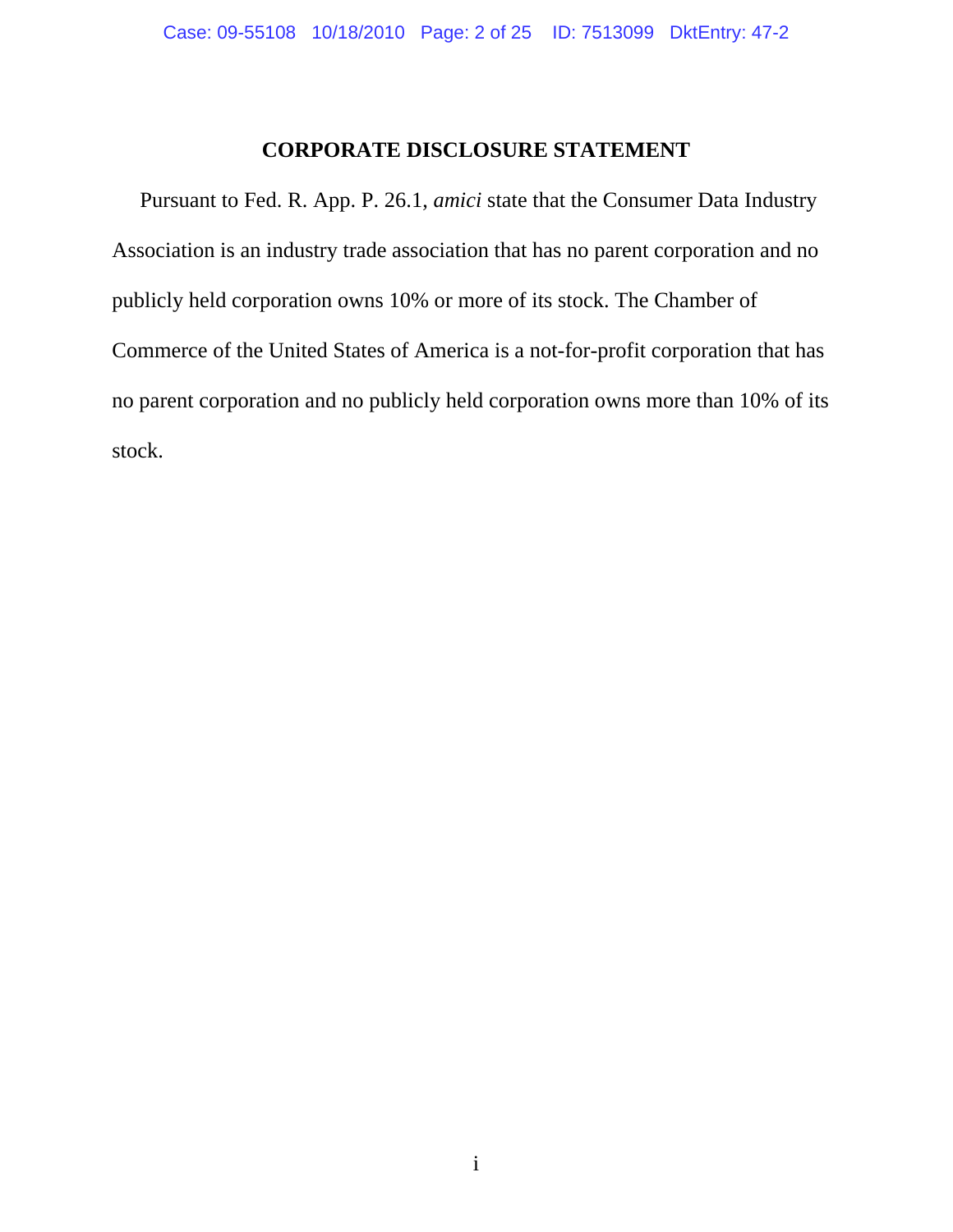# **TABLE OF CONTENTS**

### Page **Page**

| Rehearing Is Required Because The Panel's Decision Represents A<br>I.<br>Radical Departure From This Court's Established Rule 23(b)(3)<br>Precedent That Will Deprive Businesses Of An Important Shield<br>A. The panel erroneously substituted <i>presumed</i> "Congressional" |
|---------------------------------------------------------------------------------------------------------------------------------------------------------------------------------------------------------------------------------------------------------------------------------|
| B. The panel's error invites forum shopping by class action counsel<br>seeking to compel settlements in cases involving claims for<br>enormous statutory damages where there has been no consumer                                                                               |
| II. The Panel's Decision Presents A Question Of Exceptional Importance<br>Because It Deprives Defendants Of Their Opportunity, Under<br>Rule 23(b)(3), To Obtain The Fair Adjudication Of Plaintiffs' Claims<br>Seeking Aggregated Statutory Damages In Class Actions Involving |
| 18                                                                                                                                                                                                                                                                              |
|                                                                                                                                                                                                                                                                                 |
|                                                                                                                                                                                                                                                                                 |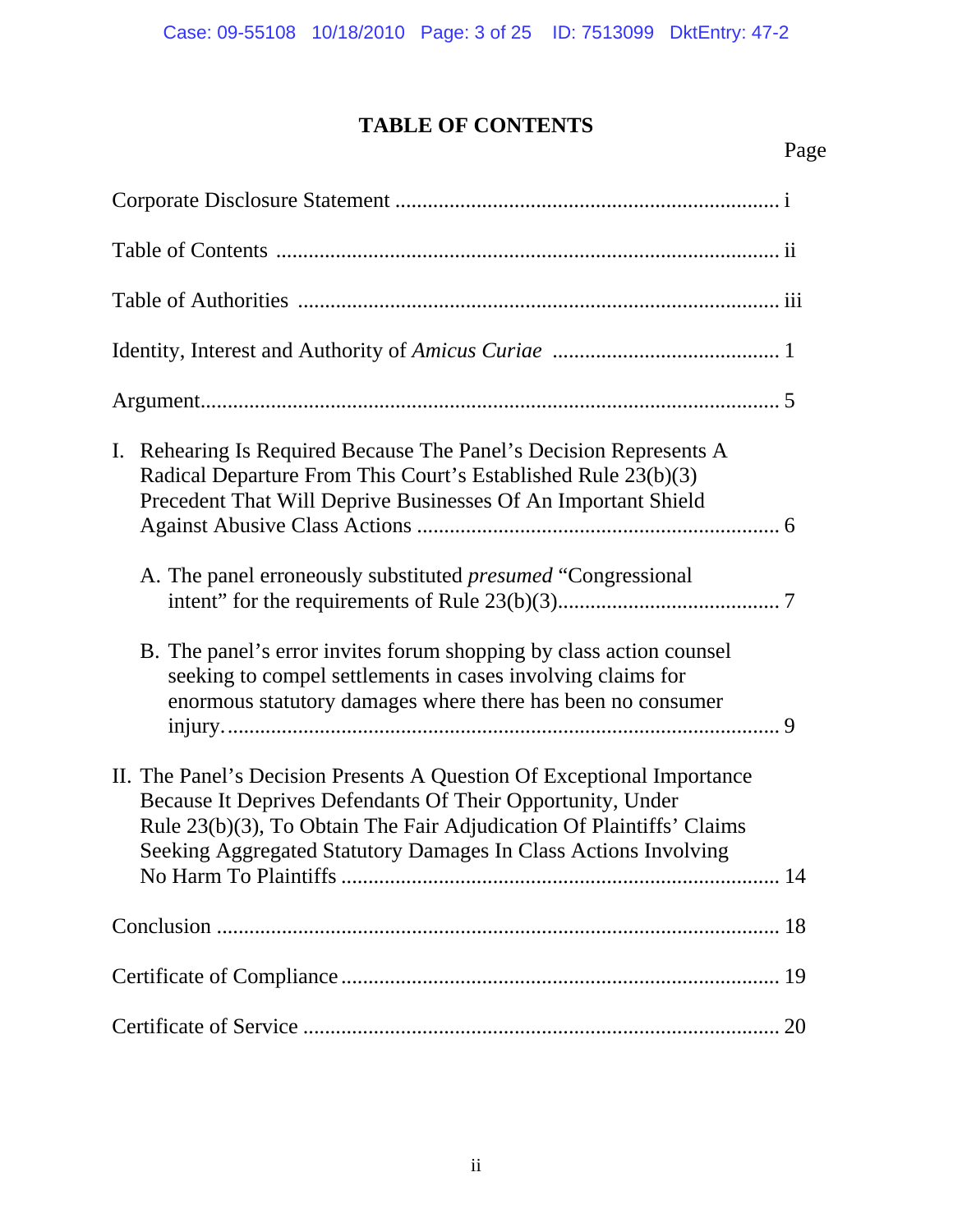## **TABLE OF AUTHORITIES**  Page **Page**

### **Cases**

# *Bateman v. Am. Multi-Cinema, Inc.,* 2010 U.S. App. LEXIS 19934 (9<sup>th</sup> Cir. 2010)......... 4, 5, 6, 7, 9, 10, 12, 14, 16 *Blackie v. Barrack*, 524 F.2d 891 (9th Cir. 1975).......................................................................... 10 *Castano v. American Tobacco Co.*, 84 F.3d 734 (5th Cir. 1996) ...................................................................... 11, 16 *Coleman v. GMAC*, 296 F.3d 443 (6th Cir. 2002).......................................................................... 17 *Gen. Tel. Co. of the SW. v. Falcon,* 457 U.S. 147 (1982)........................................................................................ 7 *In re Rhone-Poulenc Rorer, Inc.*, 51 F.3d 1293 (7th Cir. 1995).......................................................................... 11 *Kamm v. California City Development Co.*, 509 F.2d 205 (9th Cir. 1975) ............................................................................ 9 *Klay v. Humana, Inc.*, 382 F.3d 1241 (11th Cir. 2004).................................................................. 5, 16 *Kline v. Coldwell, Banker & Co.,* 508 F.2d 226 (9th Cir. 1974) ................................................... 4,, 5, 6, 8, 11, 16 *Newton v. Merrill Lynch, Pierce, Fenner & Smith, Inc.*, 259 F.3d 154 (3rd Cir. 2001).......................................................................... 11 *Parker v. Time Warner Entm't Co., L.P.,*  331 F.3d 13 (2nd Cir. 2003)............................................................................. 5 *Ratner v. Chemical Bank New York Trust Co.,*  54 F.R.D. 412 (S.D.N.Y. 1972) ............................................................... 11, 12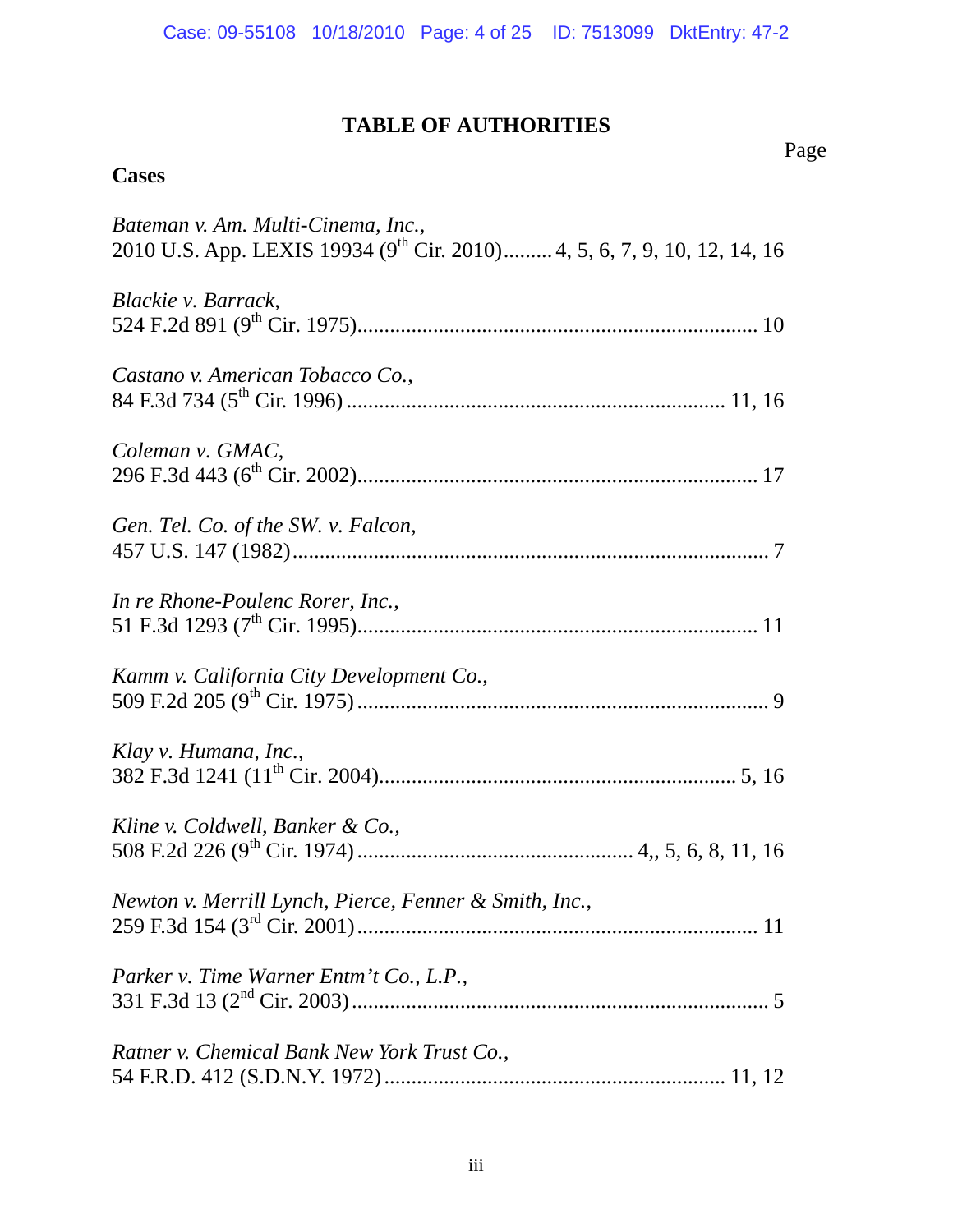# **TABLE OF AUTHORITIES (con't)**

| Page                                               |
|----------------------------------------------------|
| Watkins v. Simmons & Clark, Inc.,                  |
|                                                    |
| Wilcox v. Commerce Bank of Kan. City,              |
|                                                    |
|                                                    |
| <b>Statutes</b>                                    |
|                                                    |
|                                                    |
| <b>Other Authorities</b>                           |
|                                                    |
| Advisory Committee Note to Proposed Rule 23(b)(3), |
|                                                    |
|                                                    |
| Fair and Accurate Credit Transaction Act of 2003,  |
|                                                    |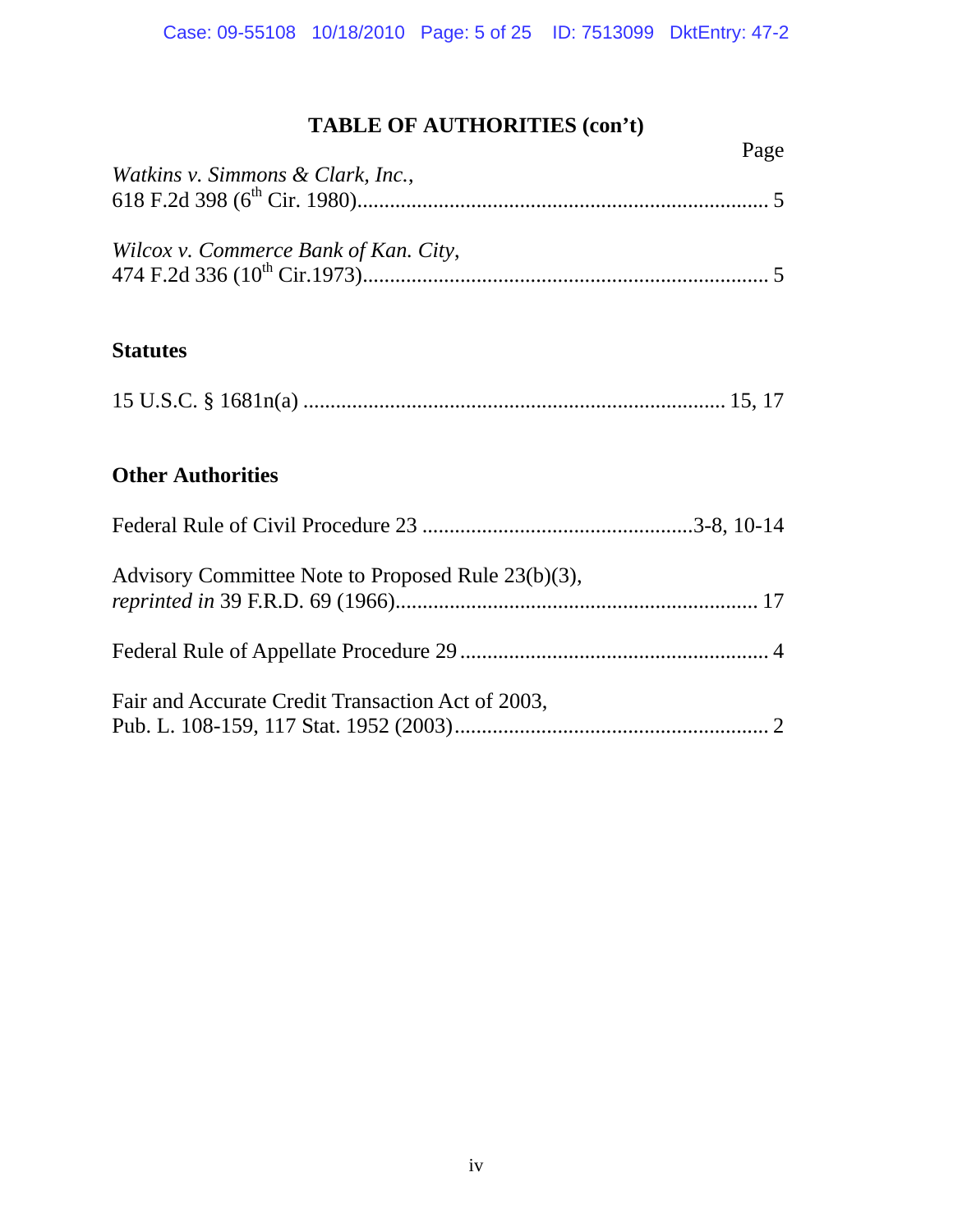### **IDENTITY, INTEREST AND AUTHORITY OF AMICI CURIAE**

 The Consumer Data Industry Association ("CDIA") and the Chamber of Commerce of the United States of America ("Chamber"), submit their brief in support of the petitioner, American Multi-Media, Inc. (*hereinafter*, "AMC") because the petition raises issues of exceptional importance, including whether this court will maintain the uniformity of its decisions in this circuit.

 If AMC's petition is granted, this court will decide whether it is an abuse of discretion for a district court to hold, under Fed. R. Civ. P. ("Rule") 23(b)(3), that class treatment is not superior to other available methods for resolving a controversy when the claim alleges a technical violation of a statute that subjects the defendant to the possibility of enormous, and even ruinous, statutory damages, there has been little or no actual injury, and each putative class member may pursue an individual claim to recover actual damages, or statutory damages, costs, reasonable attorneys' fees, and even punitive damages as allowed by the court.

 CDIA is an international trade association, founded in 1906, and headquartered in Washington, D.C. As part of its mission to support companies offering consumer credit and other information reporting services, CDIA establishes industry standards, provides business and professional education for its members, including a manual entitled *How to Comply with the Fair Credit Reporting Act*, and produces educational materials for consumers describing consumer credit

1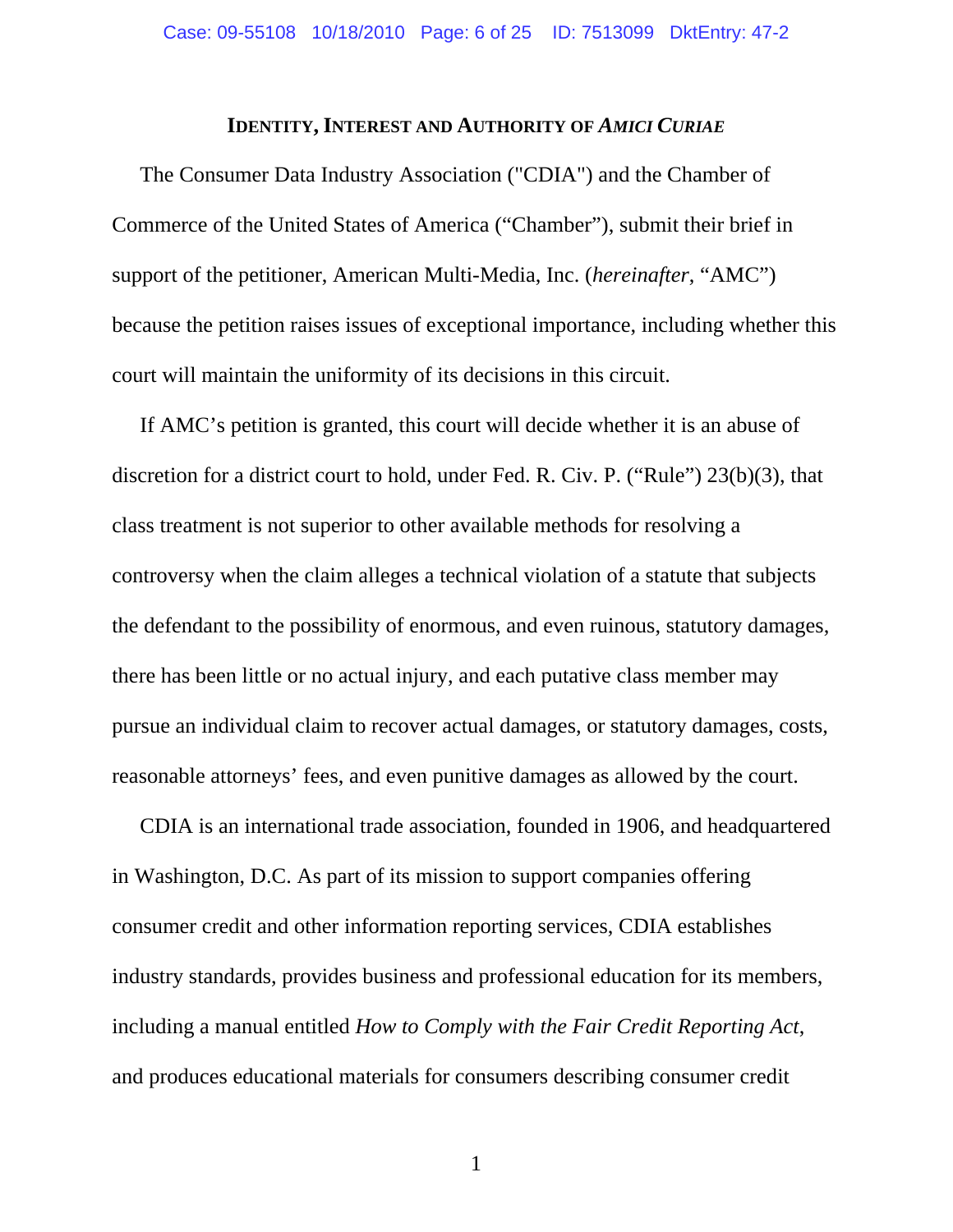### Case: 09-55108 10/18/2010 Page: 7 of 25 ID: 7513099 DktEntry: 47-2

rights and the role of consumer reporting agencies ("CRAs") in the marketplace. CDIA is the largest trade association of its kind in the world. Its membership includes more than 200 consumer credit and other specialized CRAs operating in the United States and throughout the world.

 In its more than 100-year existence, CDIA has worked with the United States Congress and the State legislatures to develop laws and regulations governing the collection, use, maintenance, and dissemination of consumer credit and other consumer information. In this role, CDIA participated in the legislative efforts that led to the enactment of the Fair Credit Reporting Act ("FCRA") in 1970 and its subsequent amendments, including the 2003 amendments under the Fair and Accurate Credit Transactions  $Act^1$  ("FACTA") that appellant Michael Bateman (*hereinafter* "plaintiff" or "Bateman") relies upon in support of a claim, for which he seeks class treatment, where no consumer has been harmed, and where AMC is exposed to a potential damages award of up to \$290 million.

 The Chamber is the world's largest not-for-profit business federation, representing 300,000 direct members and indirectly representing the interests of over 3,000,000 businesses and business associations. An important function of the Chamber is to represent these interests in important matters before the courts, Congress, and the Executive Branch. To that end, the Chamber regularly files

<sup>&</sup>lt;sup>1</sup> Fair and Accurate Credit Transactions Act of 2003, Pub. L. 108-159, 117 Stat. 1952 (2003).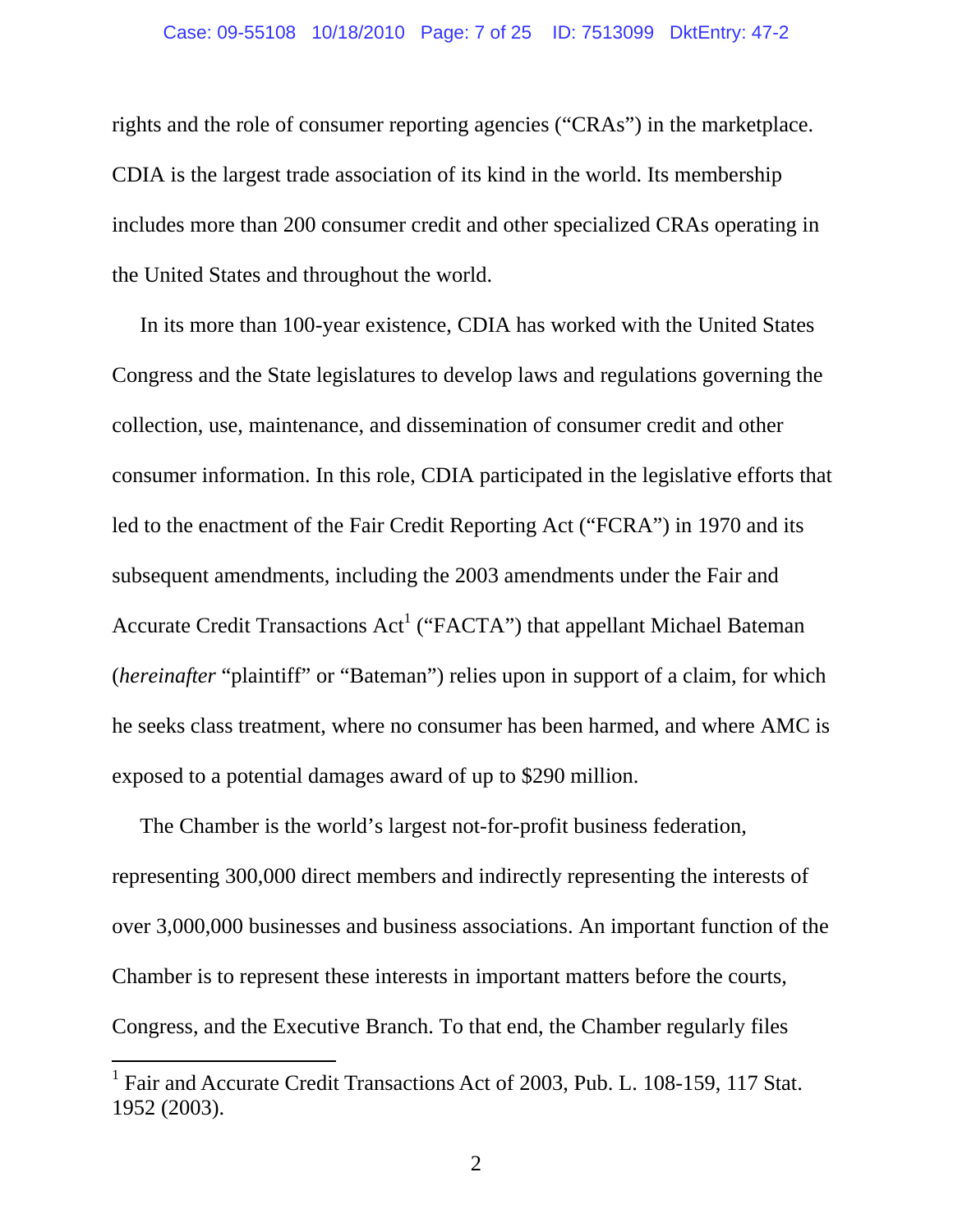### Case: 09-55108 10/18/2010 Page: 8 of 25 ID: 7513099 DktEntry: 47-2

*amicus curiae* briefs in cases that raise issues of vital concern to the nation's business community.

 CDIA's member CRAs, and the Chamber's members that obtain and use consumer report information to make business risk decisions or furnish their transaction and experience information to CRAs, are all subject to claims under the FCRA statutory damages provisions. In addition, many of these businesses are subject to claims under other federal laws which, like the FCRA, include statutory damages provisions subjecting them to liability to a plaintiff class that is not required to prove actual injury in order to recover.

 Until the panel's decision, CRAs and other businesses could rely on the district courts in this circuit and the district courts in the Second, Sixth, Tenth, and Eleventh Circuits, to exercise their broad discretion, under Rule 23(b)(3), to deny class certification to claims alleging technical violations of statutory requirements when:

- 1. The defendant's total potential damages would be grossly disproportionate to any consumer harm;
- 2. The purpose of the statute upon which plaintiffs' claims were based would not be furthered by class certification;
- 3. The putative class members retained their ability to seek individual redress against the defendants under a fee shifting statute that does not discourage the filing of individual claims; and
- 4. Certifying the class would promote the filing of abusive class actions that compel defendants to settle dubious claims or bet the survival of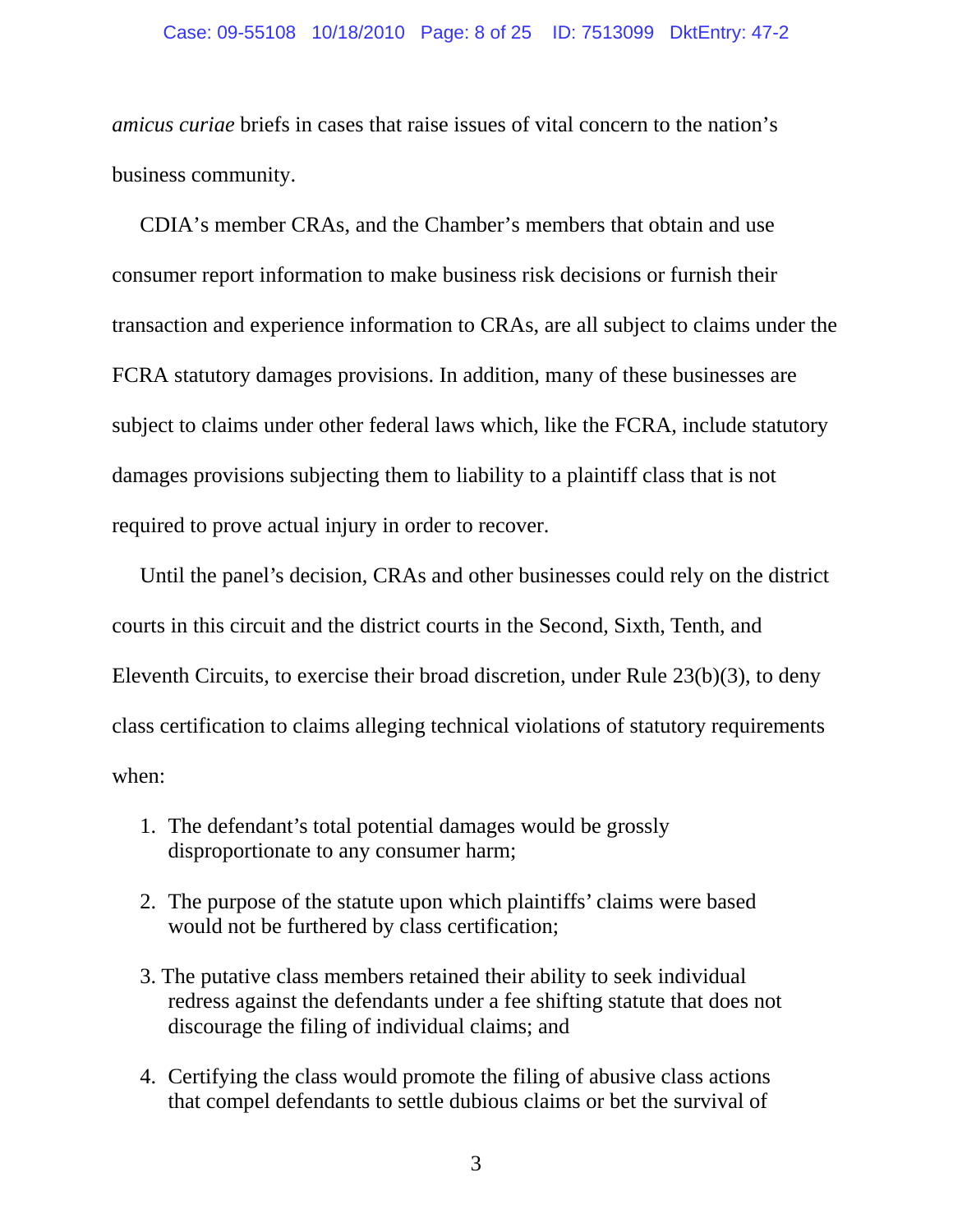their companies on the outcome of a trial involving millions of putative class members.

 Left uncorrected, the panel's decision reverses this court's established precedent and jeopardizes the near uniformity of decisions in other circuits on the class certification issues presented in AMC's petition. Moreover, because the panel's decision will govern the consideration of any class certification request under Rule 23(b)(3), the decision may deprive defendants facing statutory damages claims of even the opportunity to avoid "blackmail" settlements.

 Because the panel's uncorrected decision will affect every business that may be sued under a statutory damages provision that does not *expressly prohibit* class treatment, *amici* believe that their respective roles in the development of the FCRA, and as an advocate for businesses that will be directly affected by the panel's decision, make them uniquely qualified to assist the court as it considers the important issues presented in AMC's petition.

*Amici* have not obtained the consent of all parties to the filing of their brief. Therefore, *amici* have moved for leave to file their brief.<sup>2</sup>

<sup>&</sup>lt;sup>2</sup> Fed. R. App. P. 29(a); Circuit Rule 29-2(a). CDIA previously filed a brief of *amicus curiae* in this appeal prior to the panel's decision which is the subject of AMC's petition. *See, Bateman v. American Multi-Cinema, Inc.*, 2010 U.S. App. LEXIS 19934 (9<sup>th</sup> Cir. 2010) (identifying CDIA as *amicus curiae*).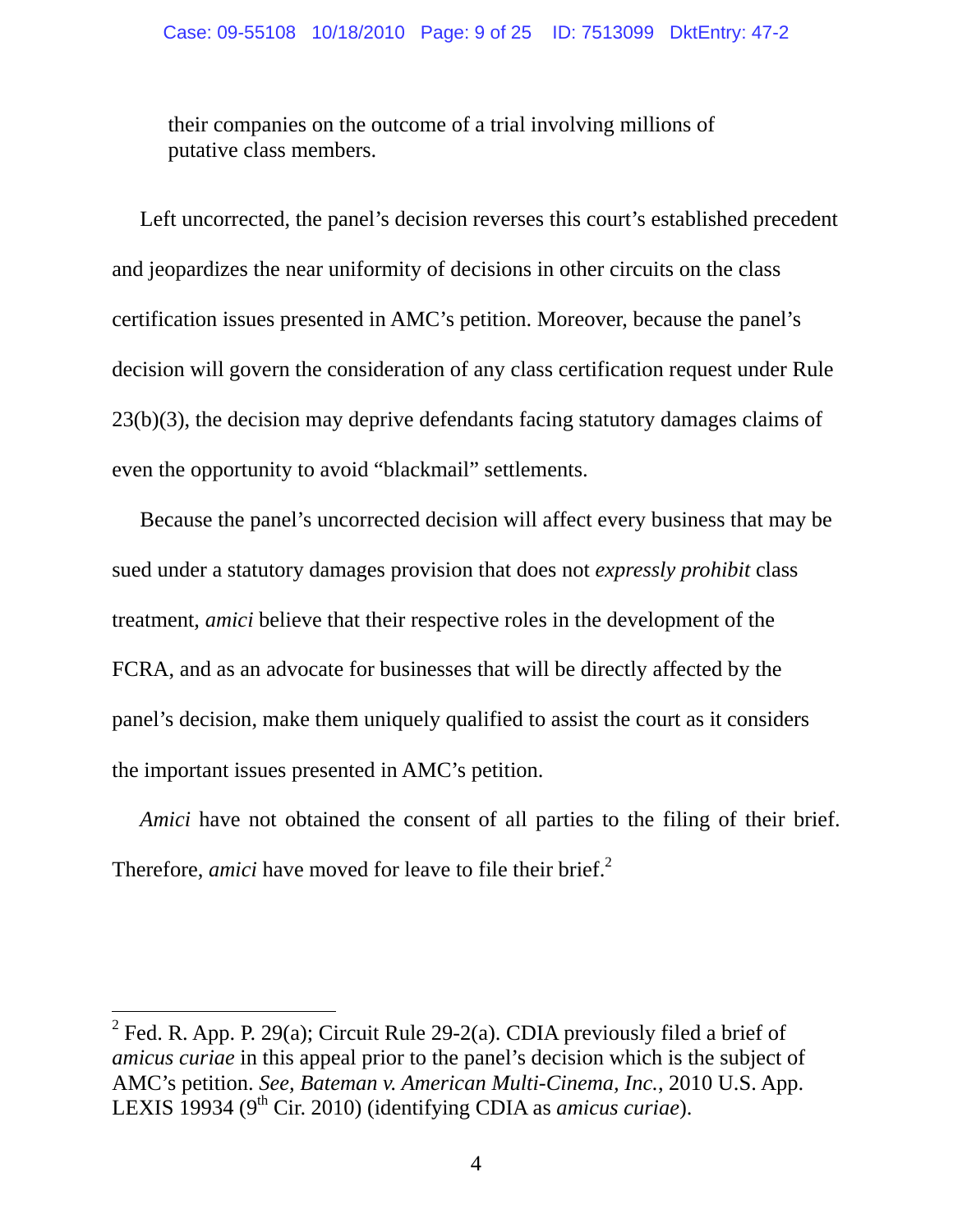### **ARGUMENT**

 CDIA and the Chamber agree with and join in the arguments of AMC that the panel's decision directly conflicts with this court's prior precedent and the decisions of four other federal circuit courts of appeal.<sup>3</sup> *Amici* also agree that the panel's creation of an express intent of Congress test – where a class must be certified under Rule 23(b)(3) *unless* Congress has expressly prohibited class treatment<sup>4</sup> - represents an unwarranted and radical departure from the Rule 23(b)(3) superiority analysis previously applied by this court and almost every district court in this circuit to consider similar class certification issues where no actual harm is alleged.<sup>5</sup> *Amici* provide their additional comments to bring the concerns of thousands of businesses to the attention of this court.

<sup>3</sup> AMC's Petition at 7-16 (discussing *Kline v. Coldwell Banker & Co.*, 508 F.2d 226 (9th Cir. 1974); *Klay v. Humana, Inc.*, 382 F.3d 1241, 1271 (11th Cir. 2004); *Parker v. Time Warner Entm't Co., L.P.*, 331 F.3d 13, 22 (2nd Cir. 2003); *Watkins v. Simmons & Clark, Inc., 618 F.2d 398 (6<sup>th</sup> Cir. 1980); <i>Wilcox v. Commerce Bank of Kan. City*, 474 F.2d 336, 346-47 (10<sup>th</sup> Cir.1973)).

<sup>4</sup> AMC's Petition at 10.

 $<sup>5</sup>$  *Bateman v. Am. Multi-Cinema, Inc.,* 2010 U.S. App. LEXIS  $*13-14$  (9<sup>th</sup> Cir.</sup> 2010) (citing the "vast majority" of district court decisions in the Ninth Circuit that have considered the proportionality between the potential statutory damages and the plaintiffs' actual harm when considering class certification under Rule 23(b)(3) (citations omitted)).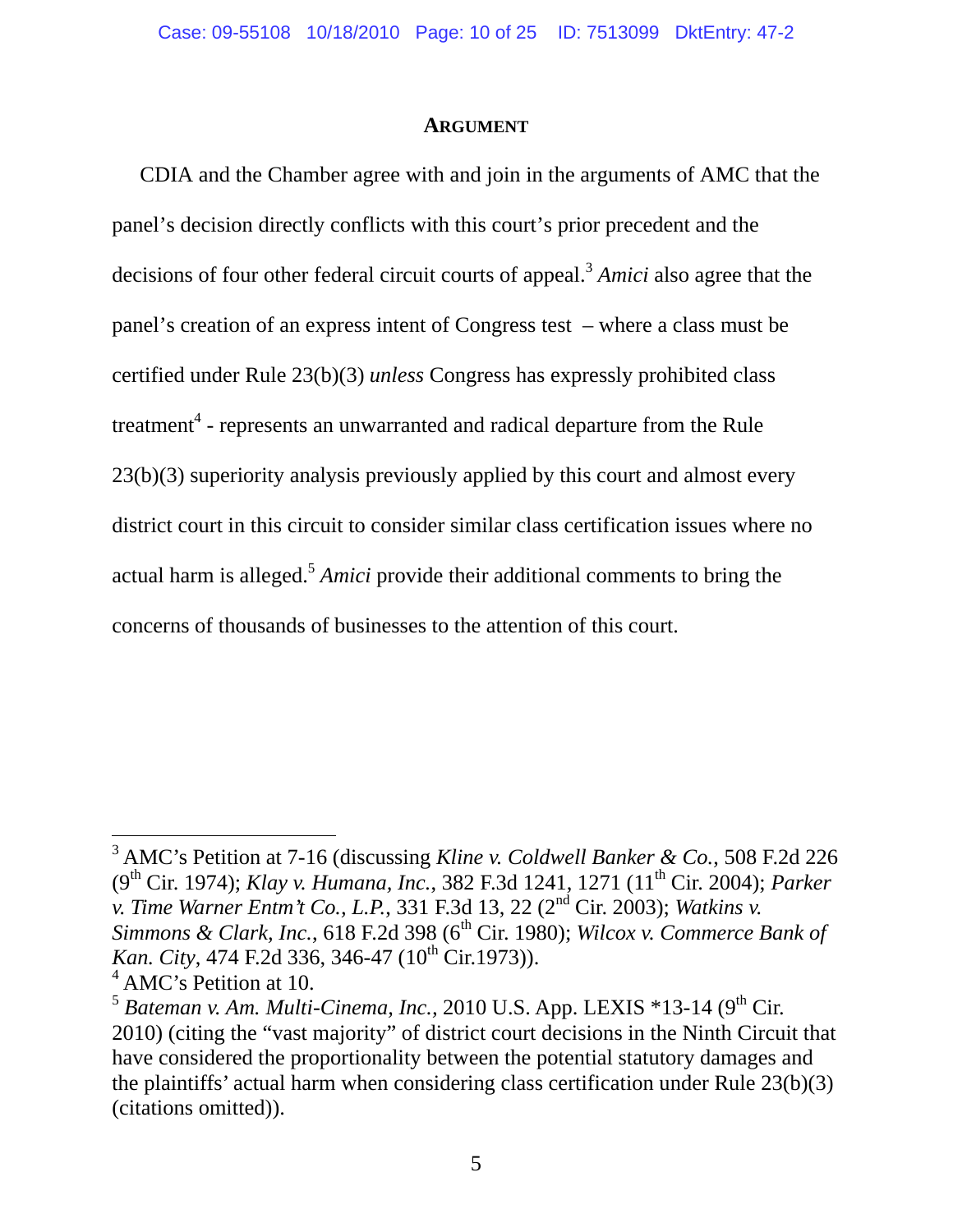# **I. Rehearing Is Required Because The Panel's Decision Represents A Radical Departure From This Court's Established Rule 23(b)(3) Precedent That May Deprive Businesses Of An Important Shield Against Abusive Class Actions.**

The panel concedes that, thirty-six years ago in *Kline v. Coldwell, Bank & Co.*,<sup>6</sup> this court held that it was an abuse of discretion for a district court conducting a Rule 23(b)(3) "superiority analysis" to *fail to consider* "the amount of damages that might be imposed" on defendants in a putative class action under a statutory damages provision permitting the aggregation of damages in "staggering" or "outrageous" amounts.<sup>7</sup> The failure, in *Kline*, to consider this "economic reality,"<sup>8</sup> which the panel acknowledges was a "significant concern," was one of only three reasons this court *reversed* a district court's decision *granting* class certification.9 Given the *Kline* decision, it is not surprising, as the panel also concedes, that the "vast majority of district courts within this circuit" have denied class certification to claims like those alleged by plaintiff under  $FACTA<sup>10</sup>$ 

 The panel's decision, nonetheless, explicitly turns this court's established Rule 23(b)(3) superiority analysis on its head. For thirty-six years, it has been an abuse of discretion for a district court in this circuit to *fail to consider* the enormity of the potential damages a defendant may be required to pay and the disproportionality

 $6$  *Kline v. Coldwell Banker & Co.*, 508 F.2d 226 (9<sup>th</sup> Cir. 1974).

<sup>7</sup> *Bateman.,* 2010 U.S. App. LEXIS at \*16.

<sup>8</sup> *Kline*, 508 F.2d at 233*.* <sup>9</sup> *Id.*, at 236.

<sup>10</sup> *Bateman*, 2010 U.S. App. LEXIS at \*13-14.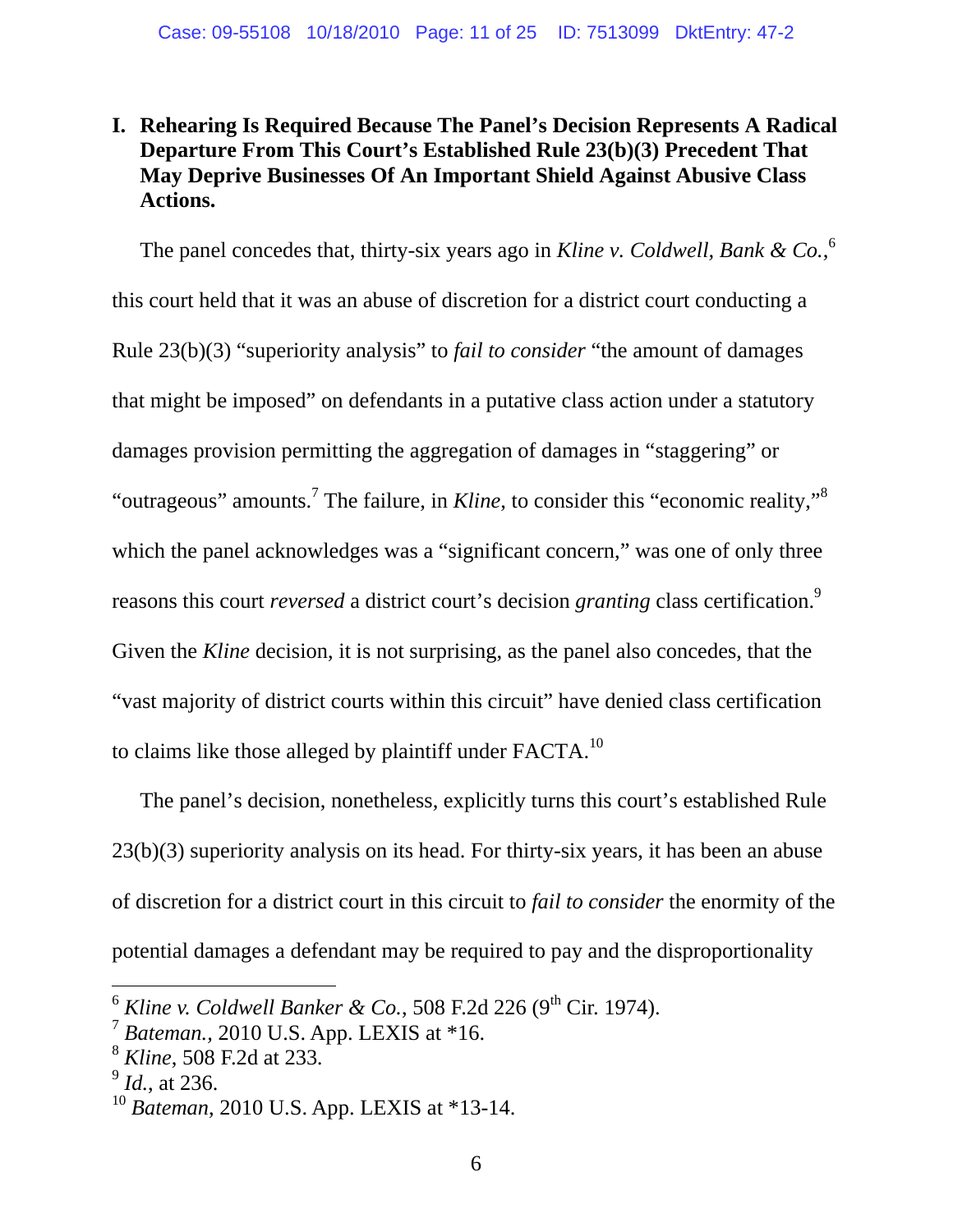between that amount and the harm, if any, sustained by the putative class. Under the panel's decision, such considerations now constitute "reliance on an improper factor" and are, therefore, an abuse of discretion. $^{11}$ 

 The panel's radical departure from established precedent on this crucial and recurring question is deserving of review.

# **A. The panel erroneously substituted** *presumed* **"Congressional intent" for the requirements of Rule 23(b)(3).**

 Before a class may be certified, plaintiffs bear the burden of establishing all of the elements Rule 23(a) and at least one of the elements of Rule 23(b). No plaintiff is entitled, as a matter of right, to the certification of their claims for class treatment. A proposed class may only be certified *after* the district court's rigorous analysis to determine whether the plaintiff has met each of the Rule 23 requirements.12 The panel appears to agree with this straight-forward application of the Rule – "We therefore must decide whether *a plaintiff satisfies Rule 23's requirements…."<sup>13</sup>*

 However, when a plaintiff relies upon Rule 23(b)(3) for the "certification of a class [that] would threaten to impose liability disproportionate to the harm caused," the panel creates a presumption *in favor of* class treatment *unless* the language of the statute upon which the claims are based, or its legislative history, demonstrates

 $11$  *Id.* at \*9-10.

<sup>12</sup> *Gen. Tel. Co. of the SW v. Falcon,* 457 U.S. 147, 161 (1982).

<sup>13</sup> *Bateman*, 2010 U.S. App. LEXIS at \*23.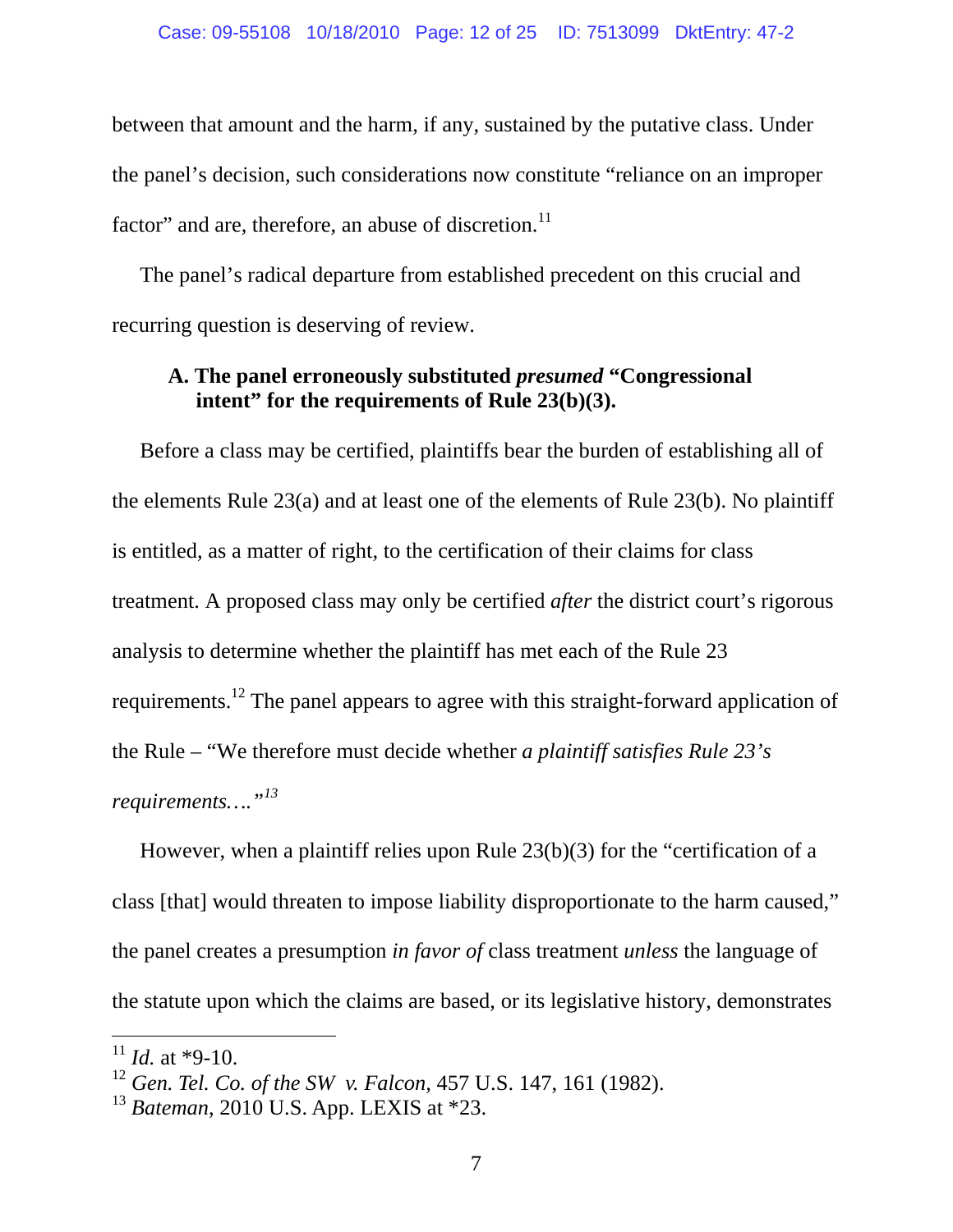that Congress intended to prohibit class treatment for such claims. For the panel, "the touchstone of this determination is whether *denying* class certification on this ground is consistent with congressional intent."14 Absent affirmative evidence of congressional intent, the disproportionality of potential damages – which has been a significant concern and well-established part of this circuit's class certification superiority analysis since *Kline* - may no longer be considered.

 The panel's created presumption that class treatment is superior to all other available methods for fairly and efficiently adjudicating controversies involving statutory damages claims - regardless of the disproportionality between potential damages and consumer harm - leads the panel on a search for some indication of congressional intent in FACTA, the FCRA's statutory damages provision, or the related legislative history.<sup>15</sup> The panel searches specifically for a statement of Congress' intent to *prohibit* class treatment of claims seeking the recovery of statutory damages under the FCRA when there is no actual consumer harm. The panel finds none ("the congressional record is silent").<sup>16</sup> Although the finding of congressional silence on the question should return the panel to a consideration of Rule 23(b)(3)'s requirements, it does not. Rather, from the finding of congressional silence, the court invents a presumption in favor of class treatment that leads it to

 $14$  *Id.* at \*23 (emphasis added).

 $^{15}$  *Id.* at \*18-22.

 $^{16}$  *Id.* at \*24.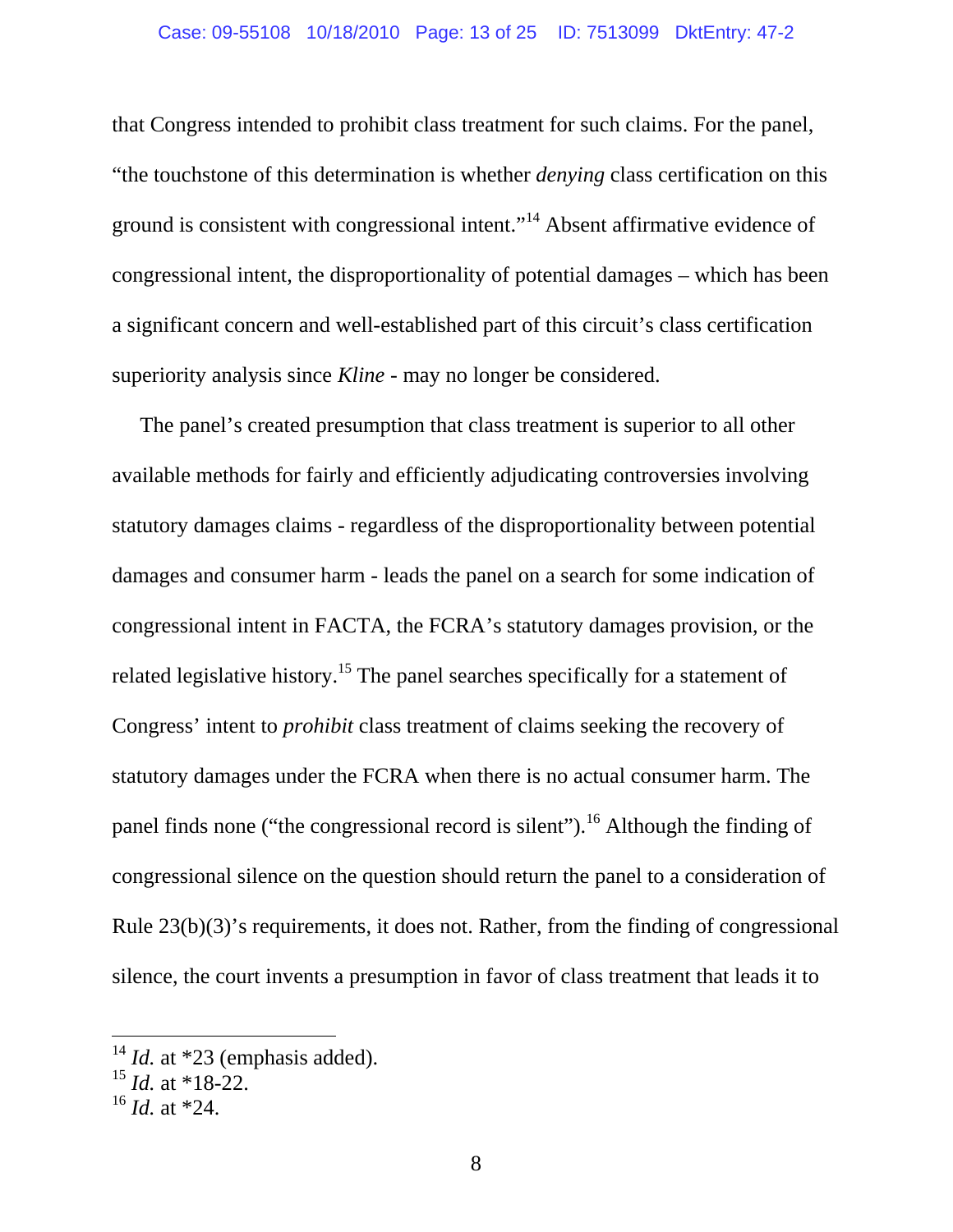conclude the district court abused its discretion when it "considered the proportionality of the potential damages to the actual harm alleged in its Rule  $23(b)(3)$  superiority analysis."<sup>17</sup> The harm that will flow from the panel's error cannot be overstated.

# **B. The panel's error invites forum shopping by class action counsel seeking to compel settlements in cases involving claims for enormous statutory damages where there has been no consumer injury.**

 Rule 23(b)(3) requires a court to consider the impact of class certification on the forum.18 The panel concedes that such determinations in this circuit include an inquiry from the point of view of the judicial system and the defendant into whether class treatment is superior. $^{19}$ 

 AMC has noted the exponential growth of class action filings in the Ninth Circuit during the last decade ("between 2001 and 2007, the Ninth Circuit led the way among all Courts of Appeals with a '560% increase' in class action filings....").<sup>20</sup> The panel's decision will, necessarily, increase the pace and volume of such filings.

 In addition, the panel's class certification superiority analysis gives no consideration to the effect of certification from the defendant's perspective,

<sup>17</sup> *Id.* at \*34.

 $18$  Rule 23(b)(3)(C).

<sup>19</sup> *Bateman*, 2010 U.S. App. LEXIS at \*10 (*quoting Kamm v. Cal. City Dev. Co.*, 509 F.2d 205, 212 (9<sup>th</sup> Cir. 1975)).

 $20$  AMC's Petition at 16.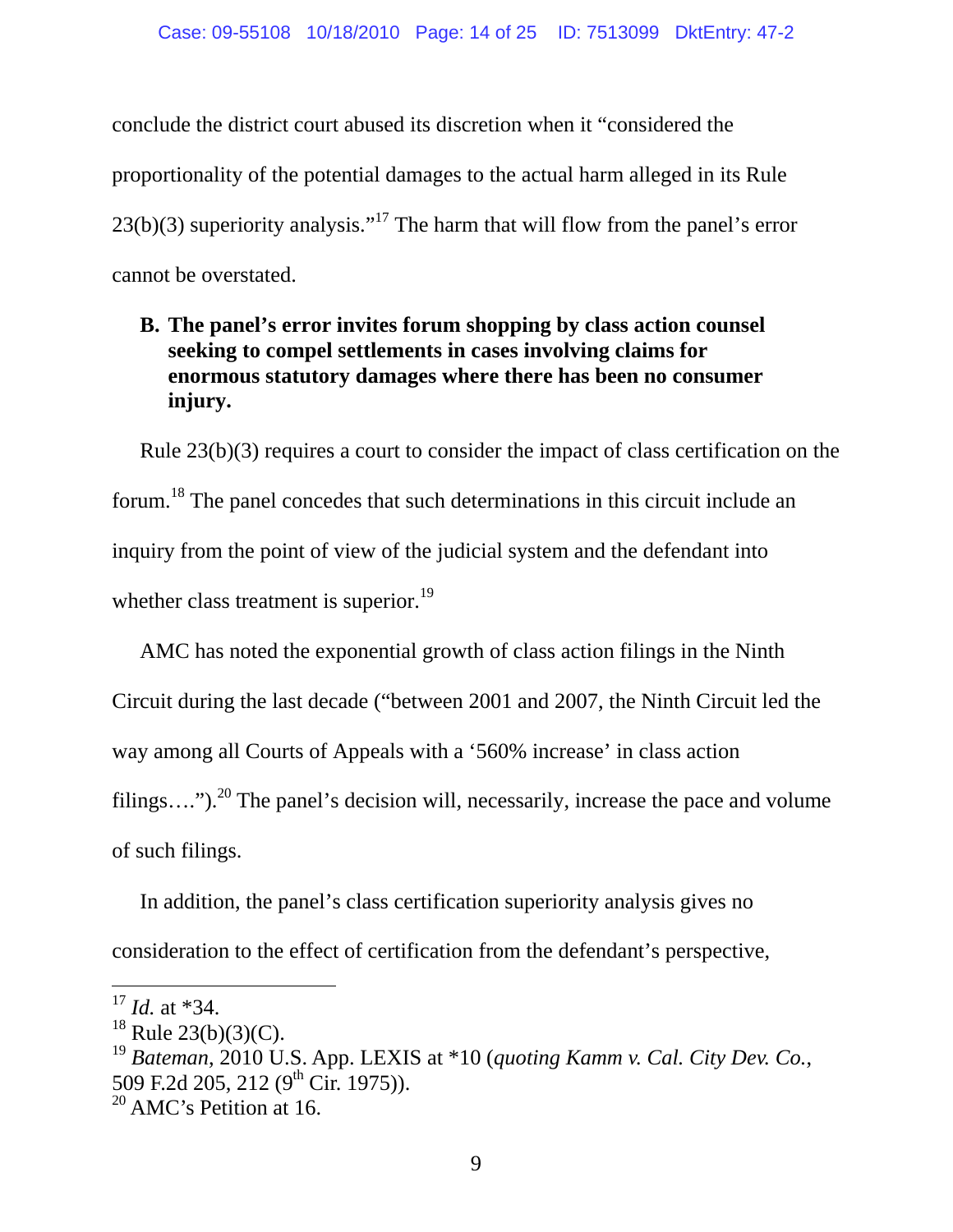including its ability to litigate its defenses on the merits. In particular, the panel – disagreeing with many other courts - concludes that a district court may not, as part of its superiority analysis, consider the enormous pressure on defendants to settle a case if class treatment is granted.<sup>21</sup> The panel purports to rely on this court's decision in *Blackie v. Barrack* for this proposition,<sup>22</sup> but *Blackie* held only that the settlement pressure created by certification could not make class certification an appealable "final" decision; it said nothing about whether such pressure – and, in particular, its effect in preventing defendants from litigating the case on the merits – was relevant to assessing the "superiority" of class treatment under Rule  $23.^{23}$ 

*Amici* do not suggest that the consideration of settlement pressure *alone* should preclude class certification under Rule 23(b)(3), but do contend that, consistent with this court's prior precedent, the Rule 23(b)(3) superiority analysis must include an evaluation of such pressure, at least when the potential recovery: (i) would shock the conscience or be outrageous given the absence of injury, or only minimal injury; or (2) would result in a "blackmail" settlement that precludes the defendant's ability to litigate on the merits.

<sup>21</sup> *Bateman*, 2010 U.S. App. LEXIS at \*34-35.

<sup>&</sup>lt;sup>22</sup> *Id.* at \*35 (quoting *Blackie v. Barrack*, 524 F.2d 891, 899 (9<sup>th</sup> Cir. 1975) ("We have held, however, that '[t]he fairness of the pressure i.e., the sociological merits of the small claims class action[,] is not a question for us to decide.'").

<sup>&</sup>lt;sup>23</sup> *Blackie*, 524 F.2d at 899 ("we doubt the propriety of an attendant judicial alteration of the final decision rule which immediately (and uniquely) subjects redress of class plaintiffs' claims to the delay and cost of an appeal.").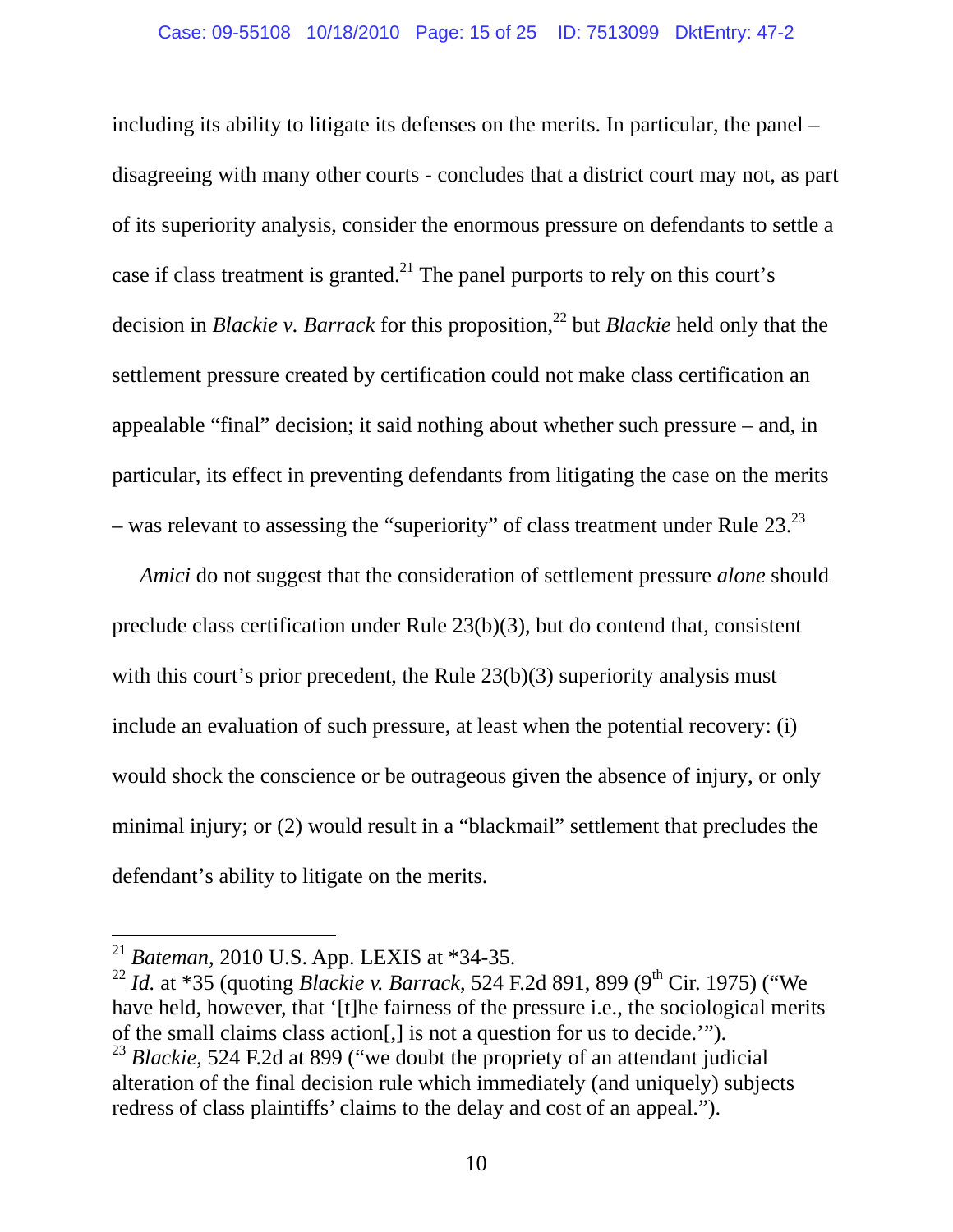The panel's decision again conflicts with *Kline* where this court held that, although the "amount of recovery in a lawsuit is *not ordinarily of concern* where a wrong has been inflicted *and an injury suffered*, 24 it may be considered when outrageous amounts are sought in cases seeking statutory damages.<sup>25</sup> Other circuit courts of appeal have made clear that the potential for coercing a "blackmail" settlement from a defendant – thereby preventing the defendant from litigating even meritorious defenses – is a proper consideration for district courts evaluating the superiority of class treatment.<sup>26</sup> These circuits, moreover, are correct under the plain language of Rule 23: a class action cannot be said to be the superior method of "fairly and efficiently adjudicating the controversy,"27 when one of the parties is deprived of any realistic ability to litigate the case on its merits. Indeed, this is no different from the well-accepted principle that the *plaintiffs'* practical ability to litigate their claims on the merits – in particular, the question of whether plaintiffs will have sufficient incentive to pursue low-value claims in individual actions - is relevant to the superiority analysis.

 $^{24}$  *Kline*, 508 F.2d at 234 (emphasis added).

<sup>25</sup> *Id.* (citing *Ratner v. Chemical Bank of New York Trust Co.*, 54 F.R.D. 412 (S.D.N.Y. 1972).

<sup>26</sup> *Newton v. Merryl Lynch, et al.*, 259 F.3d 154, 168 (3rd Cir. 2001); *Castano v. The American Tobacco Co.*, 84 F.3d 734, 746 (5th Cir. 1996); *In re Rhone-Poulenc Rorer, Inc.*, 51 F.3d 1293, 1299 (7<sup>th</sup> Cir. 1995).

 $27$  Rule 23(b)(3).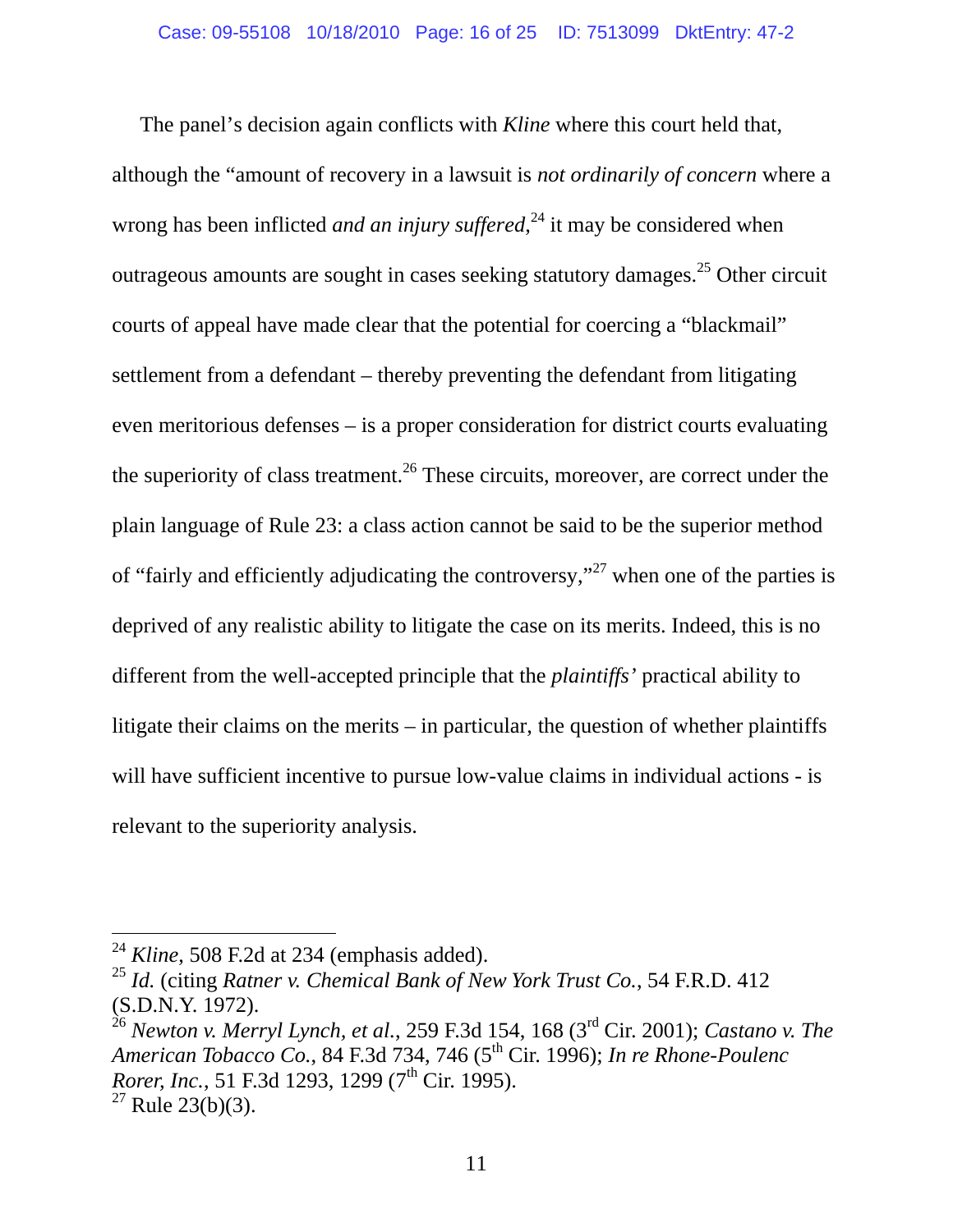### Case: 09-55108 10/18/2010 Page: 17 of 25 ID: 7513099 DktEntry: 47-2

 Further, although the panel holds that it is an abuse of discretion under Rule 23 to consider the settlement pressure on the defendant, or the disproportionality of the potential damages, the panel does just that to create a new, virtually insurmountable, disproportionality standard.

 This circuit's established disproportionality considerations focus on the amount of potential damages a class may recover when compared to the harm the class may have suffered.<sup>28</sup> For the panel, if the potential damages are going to be considered at all, this is the wrong comparison. Rather, the panel compares the total potential damages that may be recovered by the plaintiff class against the defendant's *gross revenues* over the course of many years *or total assets*. 29 Only if the potential class recovery is so large that it will result in the defendant's actual bankruptcy, should a court even consider the disproportionality issues.<sup>30</sup> The panel offers no explanation, however, of why disproportionality – or the "blackmail" effect of a potentially staggering damages award – matters only when it will result in the defendant's bankruptcy.

 Moreover, the application of the panel's new disproportionality standard in this case alone demonstrates that the panel's standard will never be met by a defendant

<sup>28</sup> *Kline*, 508 F.2d at 234; *Ratner v. Chemical Bank New York Trust Co.*, 54 F.R.D. 412, 416 (S.D.N.Y. 1972).

<sup>&</sup>lt;sup>29</sup> *Bateman*, 2010 U.S. App. LEXIS at \*39-40 (noting that AMC's revenues for 2006 were approximately \$1.68 billion and that its assets were worth approximately \$4 billion).

 $^{30}$  *Id.* at \*39.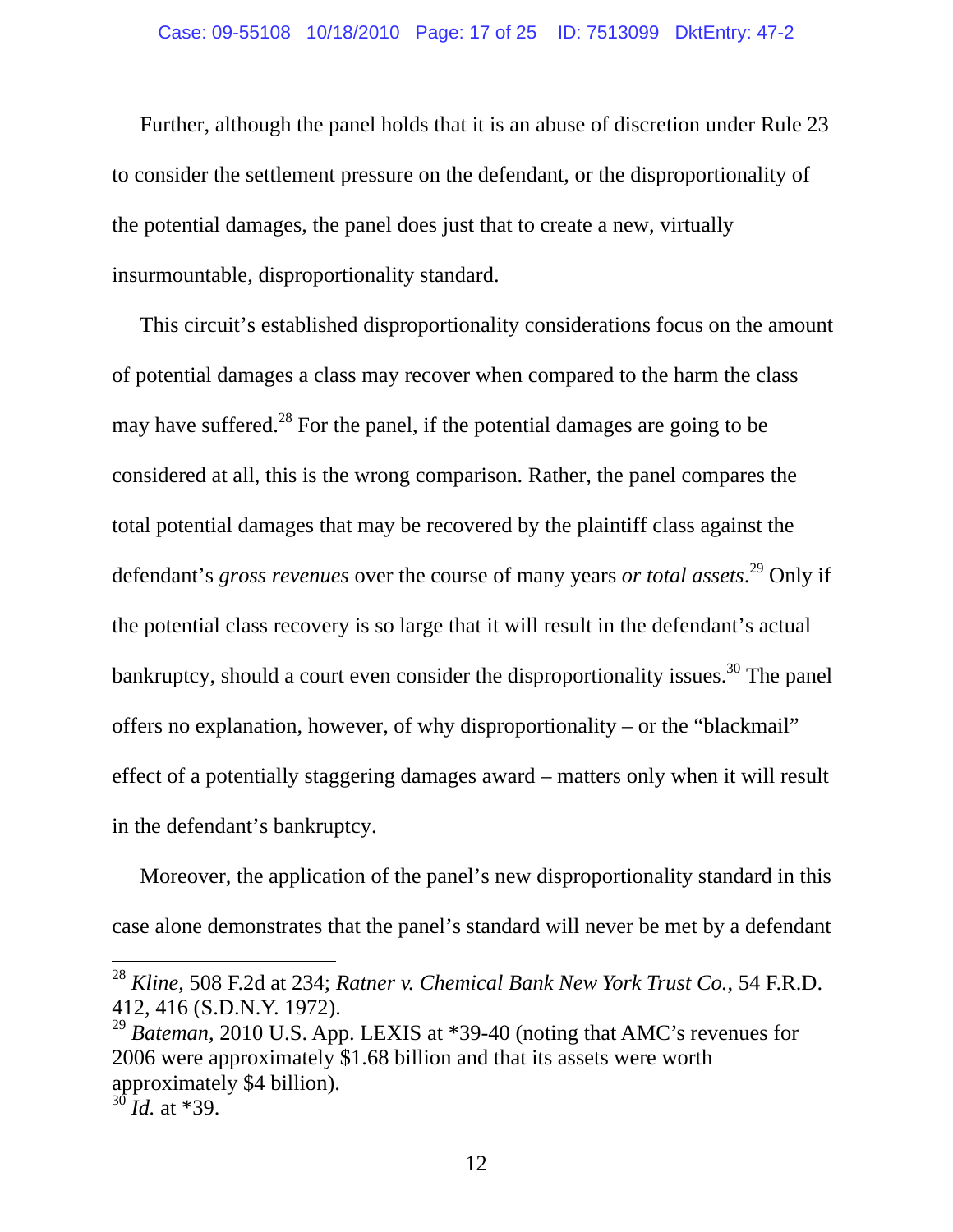opposing class certification under Rule 23(b)(3). Based on information provided by the plaintiff, the panel explains that AMC's revenue for 2006 was \$1.68 billion and that its costs and expenses were \$1.66 billion.<sup>31</sup> From that information, it cannot have escaped the panel's attention that the remaining "profit" would be \$20 million. The panel recognizes that AMC's potential liability to the putative class could equal \$290 million,<sup>32</sup> or approximately fifteen *years* of its *total* annual profit. For the panel such an outcome would not be sufficiently "ruinous" to meet its new standard.

 To the extent the panel's new disproportionality standard is not corrected, and becomes the law in this circuit, it is unlikely that any claim will be denied class treatment under Rule 23(b)(3) on disproportionality grounds. Certainly *amici's* members could not devote fifteen years of their total profit to fund a class action verdict and remain in business. Because the panel has reserved judgment on what level of liability would be sufficiently ruinous to warrant the denial of class certification under Rule  $23(b)(3)$ , <sup>33</sup> it is unclear just how many years of a defendant's total profits would cause the panel to conclude that the potential class recovery was so large that the claims should not be given class treatment.

- <sup>32</sup> *Id.* at \*39.
- <sup>33</sup> *Id.* at \*40.

 $31$  *Id.* at \*40.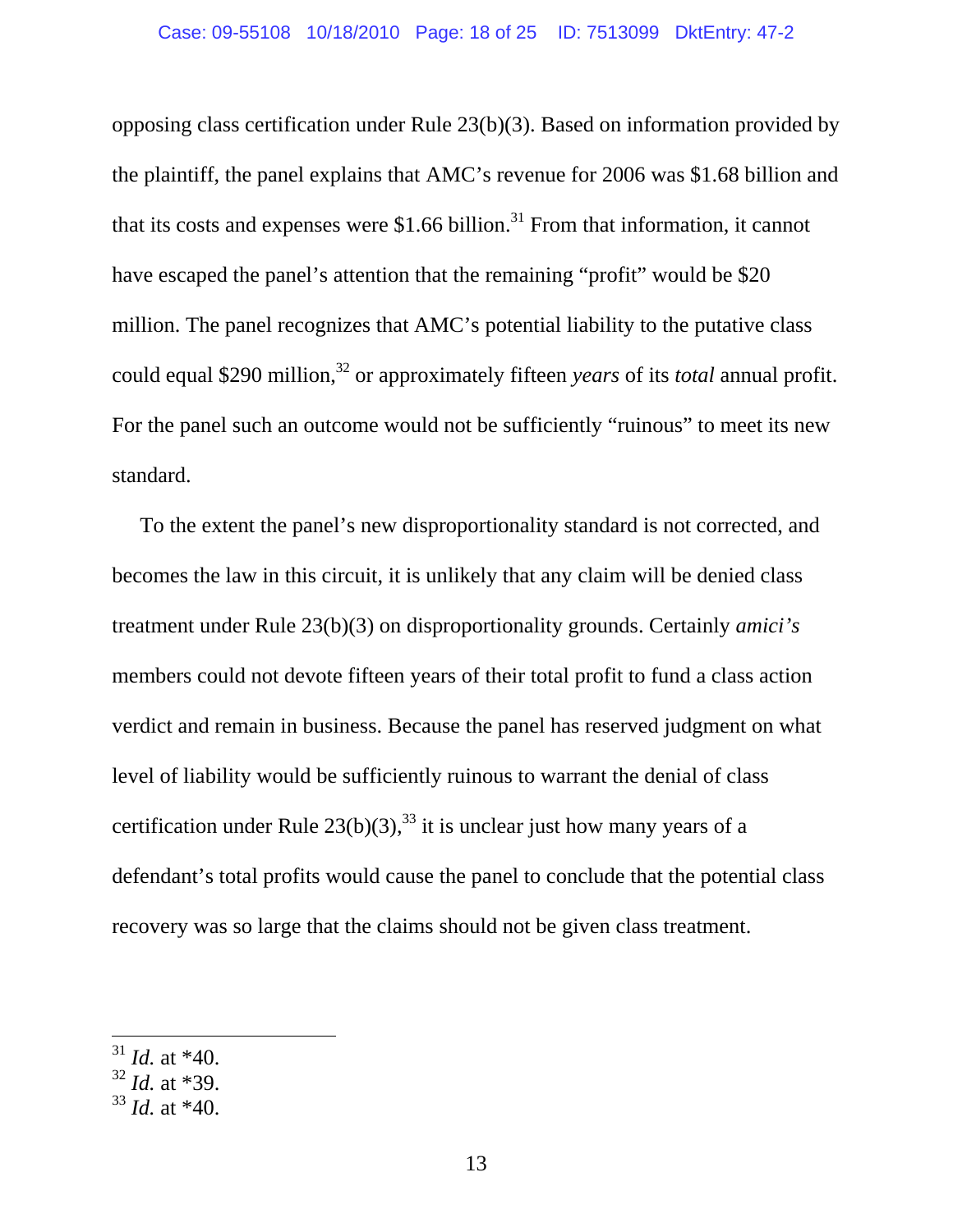Unless the panel's decision is corrected, plaintiffs' counsel seeking guaranteed class certification for their statutory damages claims under Rule 23(b)(3) will continue to make the district courts of this circuit the home for the vast majority of their filings. Such an outcome cannot benefit "the judicial system … the public at large  $\ldots$  [or] the defendants...."<sup>34</sup>

# **II. The Panel's Decision Presents A Question Of Exceptional Importance Because It Deprives Defendants Of Their Opportunity, Under 23(b)(3), To Obtain The Fair Adjudication Of Plaintiffs' Claims Seeking Aggregated Statutory Damages In Class Actions Involving No Harm To Plaintiffs.**

 The panel's decision harms potential defendants, and misconstrues the requirements of Rule 23(b)(3), because it erroneously excludes factors relating to the defendant (*e.g.*, the enormity of the damages, the proportionality of damages to harm, and the defendants' good faith compliance with the law) from the superiority analysis – except to hold that such considerations are an abuse of discretion.<sup>35</sup>

 Although the FCRA does not require that consumer claims be certified for class treatment, the panel's superiority analysis may lead to that result – contrary to the Rule 23(b)(3) requirement that classes should be certified only when "superior to other available methods for fairly and efficiently adjudicating the controversy." The panel concludes that the statutory damages of between \$100 and \$1,000 that

<sup>34</sup> *Bateman*, 2010 U.S. App. LEXIS at \*10 (identifying some of the factors a court should consider when considering the certification of a plaintiffs' claims for class treatment)*.* <sup>35</sup> *Id.* at \*9-10.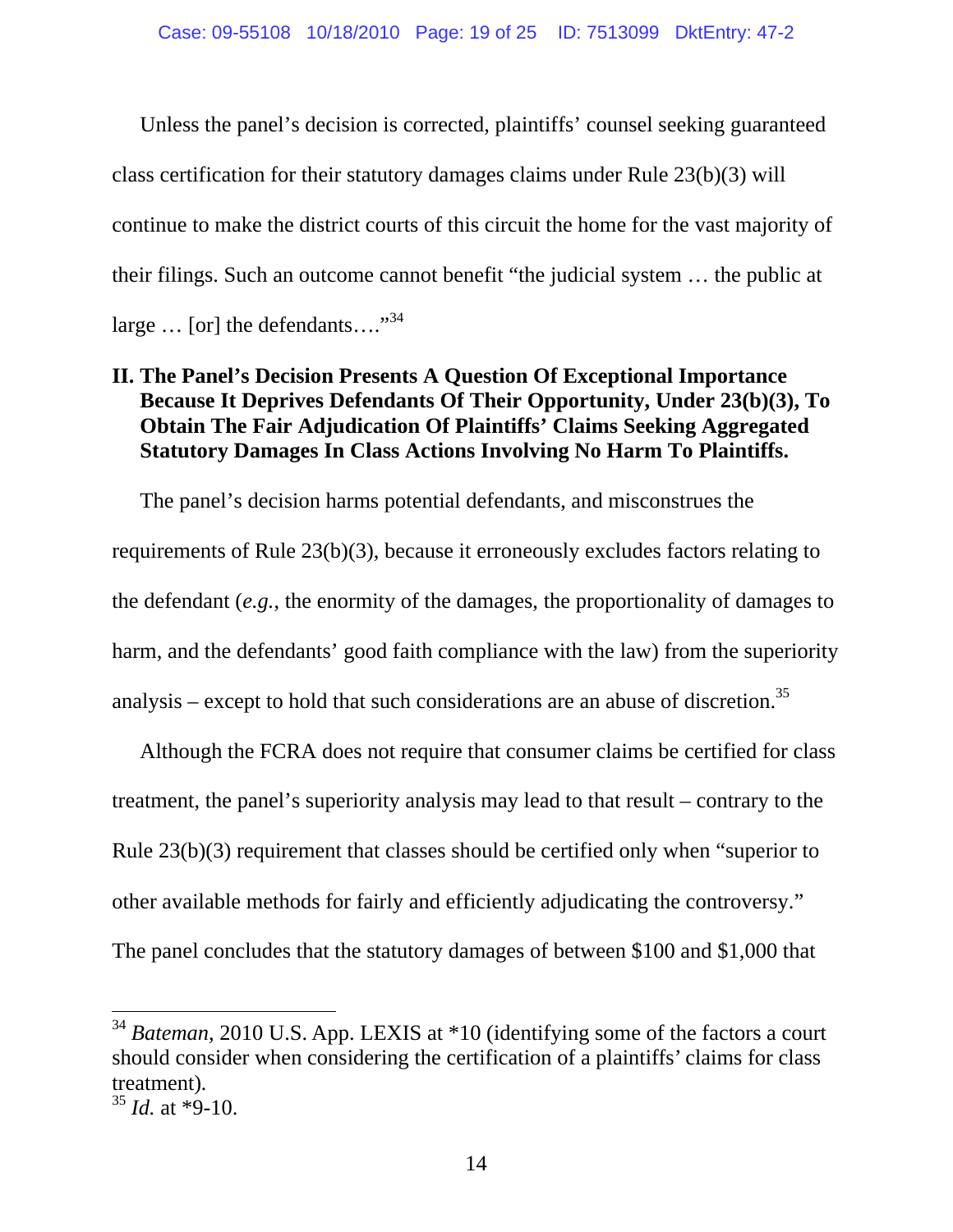are available under the FCRA, without proof of the plaintiff's injury, constitute only a "modest" amount.<sup>36</sup> The implication is that a consumer who has been affected by an alleged violation of the FCRA will be unwilling or unable to bring such a claim unless it is aggregated with thousands of other claims. The panel holds this is necessary to deter future violations.<sup>37</sup>

 The statutory damages provisions upon which the panel relies demonstrate its error. In addition to damages of between \$100 and \$1,000, the statute specifically permits the recovery of attorney's fees and, if the courts allow, punitive damages.<sup>38</sup> In a successful action, plaintiffs *will* – not "might" - be awarded their reasonable attorneys' fees.39 The prospect of recovering fees in a class action is not necessary to entice counsel to bring well-founded FCRA claims. Moreover, the deterrent effect of paying attorneys' fees in thousands of individual lawsuits should be selfevident.

 The panel ignores the statute's mandatory attorneys' fees provision to speculate that the denial of class certification will "allow the largest violators of FACTA to escape the pressure of defending class actions and, in all likelihood, to escape

<sup>36</sup> *Id.* at \*25-26.

<sup>37</sup> *Id.* at \*27-28.

 $38$  15 U.S.C. § 1681n(a).

 $39$  If the defendant is found liable, the plaintiff will recover his attorneys fees (a person who willfully violates the FCRA "*is liable*" to the plaintiff for an amount which includes "the costs of the action together with reasonable attorney's fees as determined by the court."). 15 U.S.C.  $\S$  1681n(a)(3).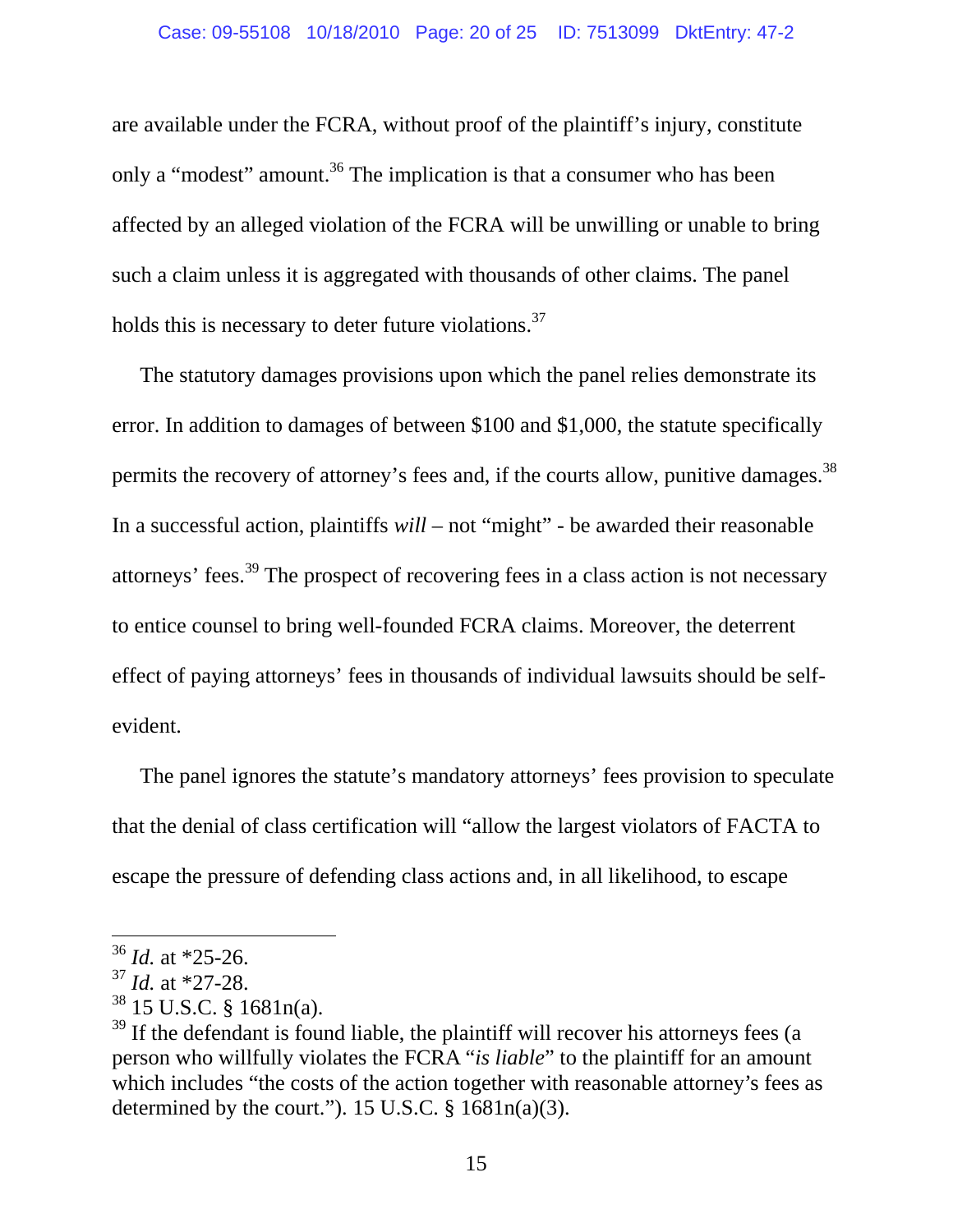liability for most violations."40 For the panel, the prospect of enormous damages, out of all proportion to any possible plaintiffs' injuries is desirable for its "overdeterence" value.<sup>41</sup> Other courts, applying the same superiority analysis relied upon by this court in *Kline*, have found in similar circumstances that "individual suits, rather than a single class action, are the superior method of adjudication.<sup> $1/42$ </sup>

 The panel's decision ignores the defendants' interests in claims brought under statutes that permit the award of attorneys' fees to the prevailing plaintiffs. Such claims give defendants an opportunity to present their defenses to specific plaintiffs' claims without the risk of incurring staggering damages in a class action. Under the panel's superiority analysis, a defendant may face this enormous risk, even for a technical violation causing no harm to plaintiffs, because class treatment will be superior to individual actions if a district court must hold that even those statutes that permit the recovery of statutory damages *and* attorneys' fees are insufficient to incentivize an individual lawsuit. $43$ 

<sup>40</sup> *Bateman*, 2010 U.S. App. LEXIS at \*28.

 $41$  *Id.* at \*26.

<sup>42</sup> *Klay*, 382 F.3d at 1271.

<sup>&</sup>lt;sup>43</sup> E.g., *Castano v. The American Tobacco Co.*, 84 F.3d 734, 748 (5<sup>th</sup> Cir. 1996) ("The most compelling rationale for finding superiority in a class action – the existence of a negative value suit – is missing in this case."). When a successful plaintiff can recover damages and attorneys' fees, the *Castano* court explained that class treatment may not be superior. *Id.*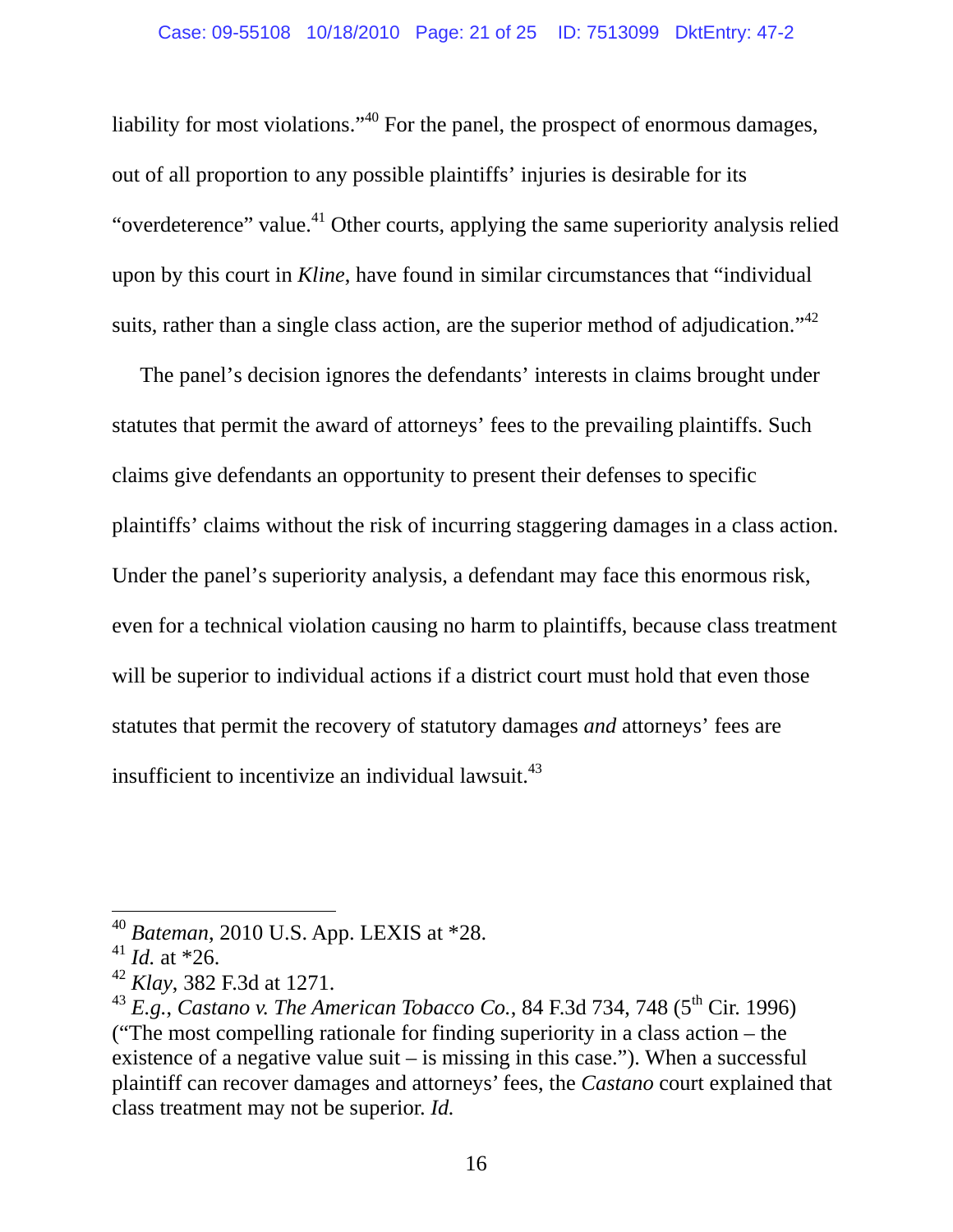The very purpose of statutes permitting plaintiffs to recover statutory damages and attorneys' fees is to encourage the filing of individual claims.<sup>44</sup> The panel, concerned as it purports to be with congressional intent, entirely misses the intent expressed in the very language of the civil liability statute it considered.<sup>45</sup> In holding that the district court abused its discretion, the panel explains that "it is not appropriate to use procedural devices to undermine laws of which a judge disapproves."<sup>46</sup> *Amici* agree.<sup>47</sup> The panel should not, by prohibiting the denial of class certification for reasons that have been the established law of this circuit for nearly four decades, undermine the FCRA's civil liability provisions, which are intended to encourage the filing of individual claims, simply because the panel believes that allowing a district court to give effect to these provisions will permit defendants to "escape liability."48

<sup>&</sup>lt;sup>44</sup> *See, Coleman v. GMAC*, 296 F.3d 443, 449 (6<sup>th</sup> Cir. 2002) ("Class treatment of claims is most appropriate where it is not economically feasible for individuals to pursue their own claims.").

 $45$  15 U.S.C. § 1681n(a).

<sup>46</sup> *Id.* at \*27.

<sup>47</sup> *See, also,* Advisory Comm. Note to Proposed Rule 23(b)(3), *reprinted in* 39 F.R.D. 69, 102-103 (1966) ("Subdivision (b)(3) encompasses those cases in which a class action would achieve economies of time, effort, and expense, and promote uniformity of decision as to persons similarly situated, *without sacrificing procedural fairness or bringing about other undesirable results*.") (emphasis added).

<sup>48</sup> *Id.*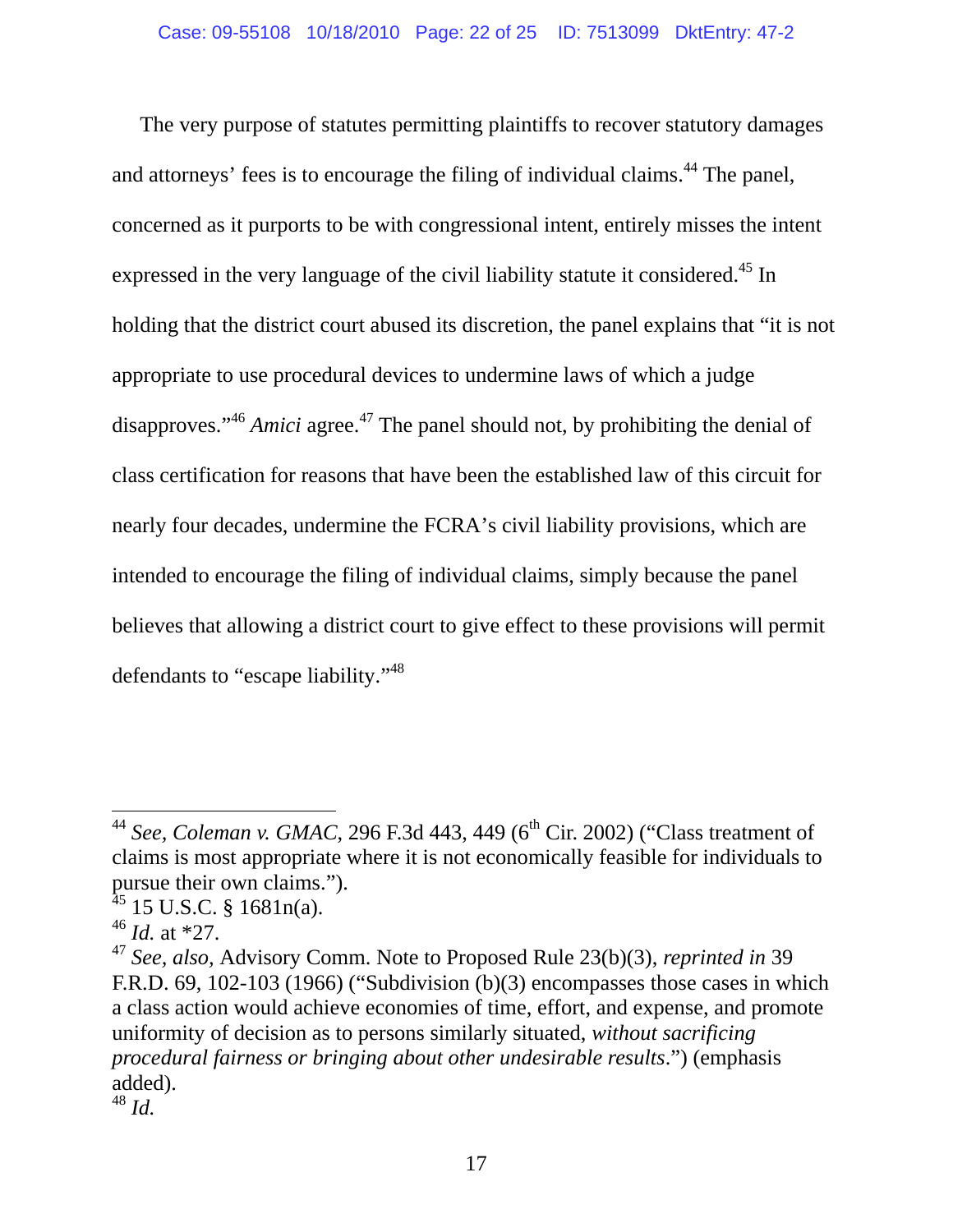### **CONCLUSION**

 This court should grant AMC's Petition for *En Banc* and/or Panel Rehearing to avoid the intra-circuit, and inter-circuit, conflicts created by the panel's decision and to address the exceptionally important issues presented in this appeal.

Dated: October 18, 2010 Respectfully submitted,

 $\frac{1}{s}$  A. James Chareq A. James Chareq HUDSON COO, LLP 1020  $19^{th}$  Street,  $7^{th}$  Floor Washington, DC 20036 Ph: (202) 223-6930

 Counsel for *Amicus Curiae* Consumer Data Industry Association

 \_\_\_/s/ Robin S. Conrad\_\_\_\_\_\_\_\_\_\_\_\_\_\_ Robin S. Conrad Shane B. Kawka NATIONAL CHAMBER LITIGATION CENTER 1615 H Street, NW Washington, DC 20062 Ph: (202) 463-5337 Counsel for *Amicus Curiae* Chamber of Commerce of the United States of America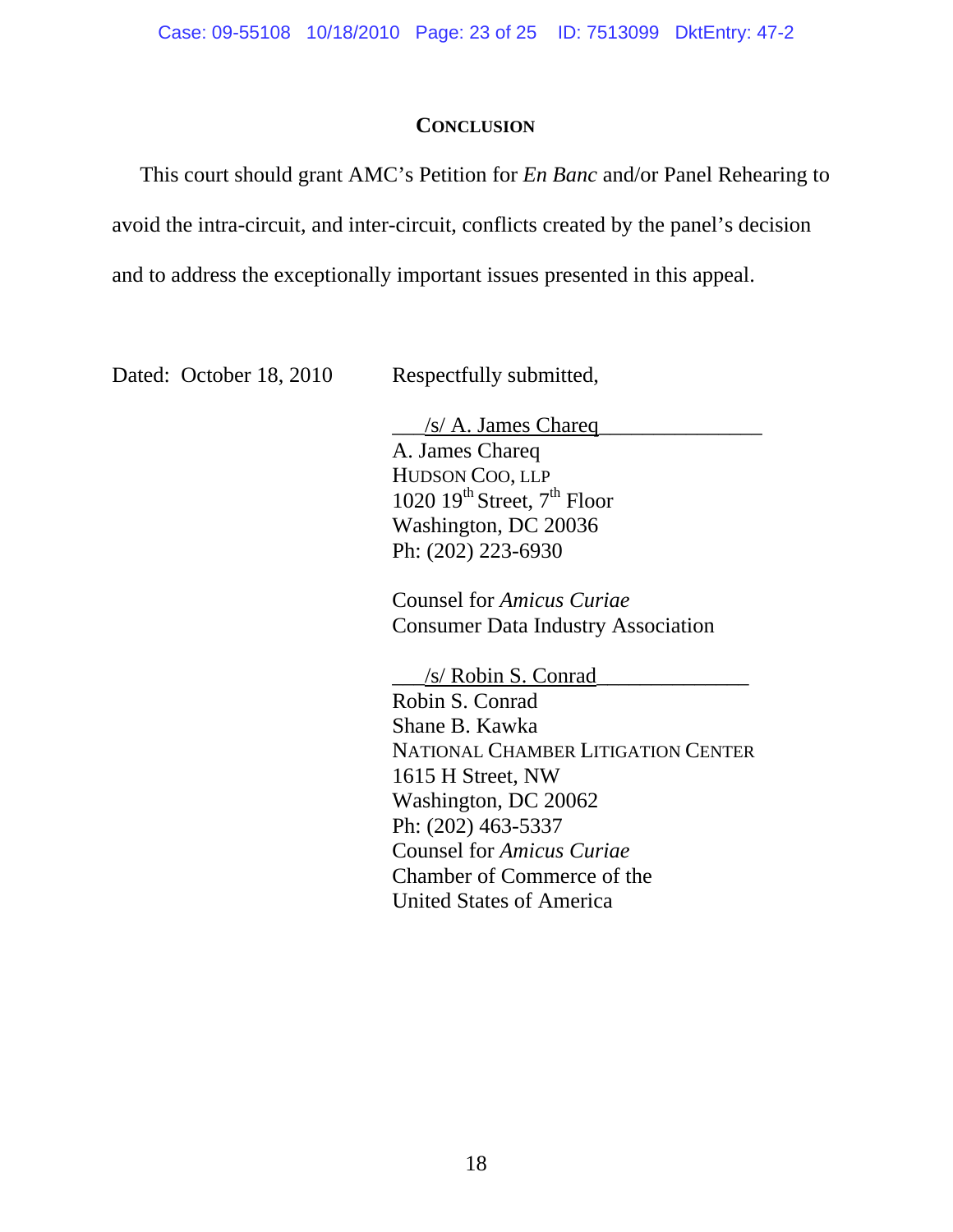## **CERTIFICATE OF COMPLIANCE**

 The undersigned hereby certifies that the foregoing brief, exclusive of those materials referred to in FRAP 32, contains 4,092 words.

 This brief complies with the typeface requirements of Fed. R. App. P.  $32(a)(5)$  and the type style requirements of Fed. R. App. P.  $32(a)(6)$  because the brief was prepared in a proportionally spaced typeface using Microsoft WORD 2003. The typeface is Times New Roman 14-point. The word count was determined by using the program's "word count" feature.

 $/s/A$ . James Chareq